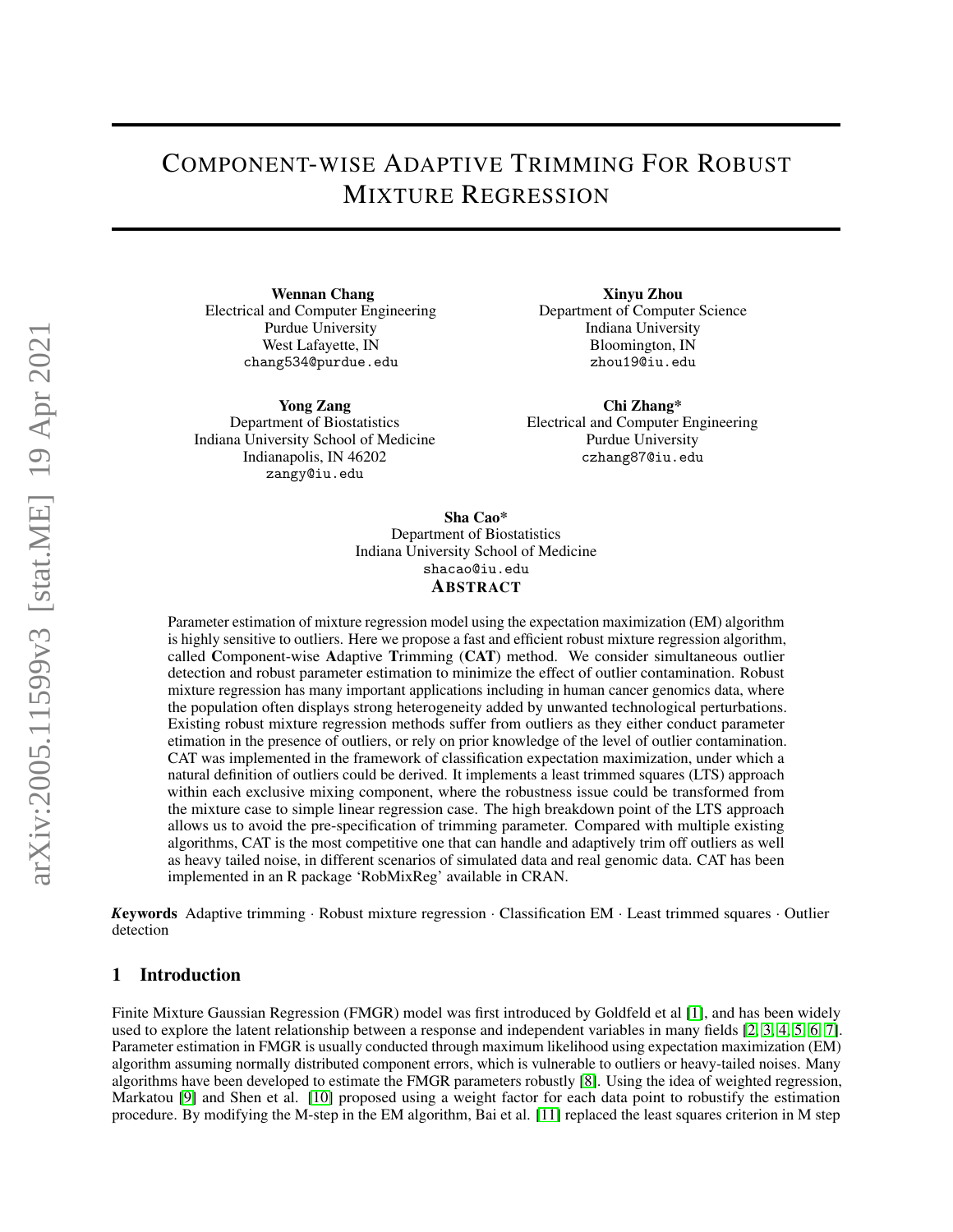with a robust bi-square criterion (**MIXBI**); Bashir and Carter [\[12\]](#page-13-11) adopted the idea of the S-estimator to mixture of linear regression; Song et al. [\[13\]](#page-13-12) proposed using Laplace distribution to model the error distribution (MIXL); Yao et al. [\[14\]](#page-13-13) extended the idea of mixture of *t*-distributions proposed by Peel and McLachlan [\[15\]](#page-13-14) from clustering to the regression setting (MIXT). These methods seek for robust parameter estimation in the presence of outliers, however, the outliers may still corrupt the robust algorithms, and the identities of the outliers still remain unknown unless further screening steps are taken. The identities of the outliers are often interesting for two reasons: firstly, removal of the outliers could reduce their effect on the estimators and improve the estimation accuracy; secondly, for practical reasons, outlying samples could be caused by measurement errors, or they may represent a novel mechanism not representative by the majority of the current observations, both of which are worthy of further investigation.

Currently, to enable outlier detection, usually a hyperparameter regarding the proportion of outlying samples needs to be specified. Yu et al. [\[16\]](#page-13-15) proposed a penalized mean-shift mixture model,  $\hat{R}M^2$ , for simultaneous outlier detection and robust parameter estimation. Neykov et al. [\[17\]](#page-13-16) proposed the trimmed likelihood estimator (TLE), where given a trimming parameter  $\alpha$ ,  $0 \le \alpha \le 1$ , the outliers are defined as the  $N\alpha$  observations with the smallest sample likelihood, and they presented a Trimmed Likelihood Estimator (TLE) algorithm based on EM algorithm, and a FAST-TLE algorithm using classification EM algorithm [\[18\]](#page-13-17). Similar to fast-TLE, Dogru and Arslan [\[19\]](#page-13-18) proposed the adapted complete data log-likelihood function using the least trimmed squares (LTS) [\[20\]](#page-13-19) criterion, where the sum of log-likelihood for portions of the data points were optimized. Following very similar steps as TLE algorithm, García-Escudero et al. [\[21,](#page-13-20) [22\]](#page-13-21) proposed an algorithm (CWM) with further control over the scattering parameters, as well as a second trimming strategy on the explanatory variables. The challenge with the trimming based algorithms are the involvement of hyperparameters, namely, penalty parameter in  $RM^2$  and the trimmning parameter  $\alpha$  in the other algorithms, which could heavily impact the performance of these trimming based algorithms. Yu et al. [\[16\]](#page-13-15) proposed using BIC procedure for hyperparameter tuning, however, BIC criterion becomes highly unstable when the total number of parameters, which equals to the total number of outliers, becomes large. As discussed in a recent review article [\[8\]](#page-13-7), the involved parameters are interrelated with the number of components, where a high trimming level will lead to the removal of components with fewer observations. In summary, there is a lack of an algorithm that could adaptively trim the outlying samples to minimize its impact on the parameter estimation, while avoiding the pre-specification of the level of trimming.

In biomedical science, the patient population often consists of different molecular subtypes [\[23\]](#page-13-22), and the outlying samples introduced by technological errors makes it more challenging to tease out the latent relations among the genomic markers using FMGR. To address the challenges in simultaneous outlier detection and robust parameter estimation in FMGR, we adopted the idea of Classification-Expectation-Maximization (CEM) algorithm, where individual observations are assigned to a definite cluster as part of the maximization process, different from traditional EM algorithm [\[18\]](#page-13-17). Essentially, CEM maximizes the complete data likelihood, instead of the observed data likelihood as in traditional EM, and has been shown to outperform traditional EM with faster convergence rate and better or comparable estimates [\[24\]](#page-13-23). Under CEM, each component has its exclusive members, which makes it possible to apply a trimmed likelihood approach designed for (single component) linear regression on its member, and hence enables both robust parameter estimation as well as outlier detection for the component. Our major contribution in this paper is, by introducing CEM to FMGR, we provided a platform that migrates the robustness issue from mixture regression to (single component) linear regression, for which LTS estimators have been extensively studied [\[25,](#page-14-0) [20\]](#page-13-19). Therefore, since LTS-based robust regression has a high breakdown point, we could avoid the pre-specification of trimming parameter, by simply opt to maximize the sum of decreasing ranked likelihood of a sufficiently small portion of the samples within each component, namely, 0.5. In addition, since the task of outlier detection in the mixture model was converted to that of linear regression in each component, it is possible to formally define outliers in FMGR. Overall, our algorithm detects outlier in a data-driven fashion free of hyperparameters, and is hence computationally efficient and user-friendly.

The remainder of the article is organized as follows. In Section 2, we will introduce the complete data maximum likelihood, and the CEM algorithm, based on which, our component-wise adaptive trimming method is developed. In Section 3, we show the performance comparison of our method with other six state of the art methods on synthetic datasets. In section 4, we will apply all methods to a real world dataset studying the heterogeneous DNA methylation regulatory effects on gene expression in colon cancer.

## 2 Component-wise adaptive trimming

### 2.1 The complete data maximum likelihood estimation

Let  $Y = (y_1, ..., y_N)^T \in \mathcal{R}^N$ ,  $X = [\mathbf{x}_1, ..., \mathbf{x}_N]^T \in \mathcal{R}^{N \times (P+1)}$  be a finite set of observations, and X the design matrix, and Y the response vector. Consider an FMGR model parameterized by  $\theta = \{(\pi_k, \beta_k, \sigma_k^2)\}_{k=1}^K$ , it is assumed that when  $(x, y)$  belongs to the *k*-th component,  $k = 1, ..., K$ , then  $y = x^T \beta_k + \epsilon$ , where  $\epsilon \sim N(0, \sigma_k^2)$ . Then, the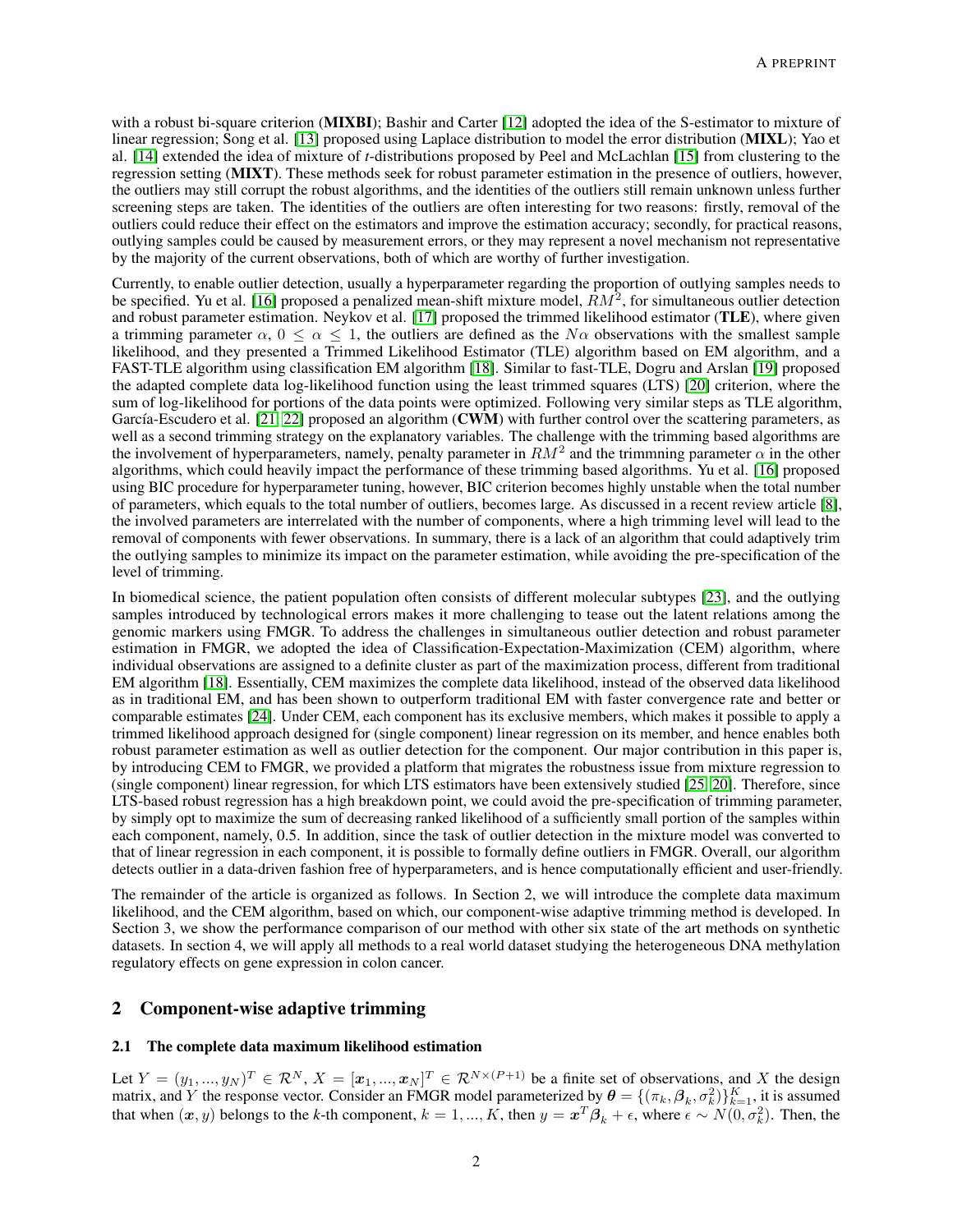conditional density of y given  $x$  is  $f(y|\bm{x},\bm{\theta}) = \sum_{k=1}^K \pi_k \mathcal{N}(y;\bm{x^T}\bm{\beta_k},\sigma_k^2),$  where  $\mathcal{N}(y;\mu,\sigma^2)$  is the normal density function with mean  $\mu$  and variance  $\sigma^2$ . Let z be the membership indicator for observation  $(x, y)$ , then  $\pi_k = p(z = k)$ . The maximum likelihood estimate for  $\theta$  is through maximizing the following log likelihood:

$$
\mathcal{L}_{X,Y}(\boldsymbol{\theta}) := \sum_{i=1}^{N} \log(\sum_{k=1}^{K} \pi_k \mathcal{N}(y_i; \boldsymbol{x}_i^T \boldsymbol{\beta_k}, \sigma_k^2))
$$
(1)

EM algorithm is usually applied to obtain the MLE estimates, by treating the cluster membership  $z$  as missing random variables.

Assume, we are given a set of observations  $(x_i, y_i)_{i=1}^N$  and assignments  $(z_i)_{i=1}^N$ . Then, the likelihood that all observations have been drawn according to a FMGR  $\theta$  and that each observation  $(x_i, y_i)$  has been generated by the  $z_i$ -th component, is given by

$$
\prod_{i=1}^{N} p(y_i, z_i | \boldsymbol{x}_i, \boldsymbol{\theta}) = \prod_{i=1}^{N} \pi_{z_i} \mathcal{N}(y_i; \boldsymbol{x}_i^T \boldsymbol{\beta}_{z_i}, \sigma_{z_i}^2)
$$
\n(2)

This is called the complete-data likelihood. Note that the assignments  $\{z_i\}_{i=1}^N$  define a partition of the N observations,  $\mathcal{C} = \bigcup_{k=1}^K C_k$ , such that  $i \in C_k$  iff  $z_i = k$ . Denote  $n_k$  as the total number of elements in  $C_k$ , we can then rewrite the Equation (2) in its logarithm form as

$$
\mathcal{L}_{X,Y}^f(\boldsymbol{\theta}, \mathcal{C}) := \sum_{k=1}^K \{ \sum_{i \in C_k} \log \mathcal{N}(y_i; \boldsymbol{x}_i^T \boldsymbol{\beta}_k, \sigma_k^2) + \log \pi_k n_k \}
$$
(3)

We introduce the complete data maximum likelihood estimates (CMLE) as follows.

Definition 1. *(Complete-data Maximum Likelihood Estimates, CMLE) Let* X *be the design matrix, and* Y *be the response vector. Given an integer K, find a partition*  $C = \{C_1, ..., C_K\}$  *of the N observations and FMGR parameters*  $\bm{\theta} = \{(\pi_k,\bm{\beta}_k,\sigma_k)\}_{k=1}^K$  that maximizes  $\mathcal{L}^f_{X,Y}(\bm{\theta},\mathcal{C})$  defined in equation (3).

Note that, CMLE is not well defined in this form. For example, for an observation  $(x_i, y_i)$ , if  $\beta_k$  is chosen such that  $y_i = \boldsymbol{x}_i^T \boldsymbol{\beta}_k$  and we let  $\sigma_k \to 0$ , then  $f(y_i; \boldsymbol{x}_i, \boldsymbol{\theta}) \to \infty$ , which results in infinite likelihood. A common practice is to put some mild restrictions on the cluster size or the variance parameter, then we can lower bound the variance associated with each regression line, and the CMLE will be well defined [\[26,](#page-14-1) [22\]](#page-13-21).

#### 2.2 Alternating Optimization Scheme with the CEM algorithm

We introduce the alternating optimization algorithm to solve the CMLE problem [\[26\]](#page-14-1). Clearly, fixing the partition  $C = \{C_1, ..., C_K\}$ , the optimal mixture parameter is given by  $\boldsymbol{\theta} = \{(\pi_k, \boldsymbol{\beta}_k, \sigma_k)\}_{k=1}^K$  with

$$
\pi_k = \frac{n_k}{\sum_{l=1}^K n_l} \tag{4}
$$

$$
(\boldsymbol{\beta}_k, \sigma_k^2) = \mathbf{OLS}(Y_{C_k}, X_{C_k,:})
$$
\n<sup>(5)</sup>

Here,  $\mathbf{OLS}(Y_{C_k},X_{C_k,:})$  means the ordinary least squares solution to regressing Y on X using only observations from  $C_k$ .

Fixing the FMGR parameters  $\theta = \{(\pi_k, \beta_k, \sigma_k)\}_{k=1}^K$ , the optimal partition is given by assigning each point to its most likely component, i.e.

$$
i \in C_k \Longleftrightarrow k = \underset{l \in \{1, \ldots, K\}}{\operatorname{argmax}} p(z_i = l | x_i, y_i, \theta) \tag{6}
$$

where

$$
p(z_i = k | \boldsymbol{x}_i, y_i, \boldsymbol{\theta}) = \frac{\pi_k \mathcal{N}(y_i; \boldsymbol{x}_i^T \boldsymbol{\beta}_k, \sigma_k^2)}{\sum_{l=1}^K \pi_l \mathcal{N}(y_i; \boldsymbol{x}_i^T \boldsymbol{\beta}_l, \sigma_l^2)}
$$
(7)

which is the posterior probability that  $(x_i, y_i)$  lies on the k-th regression line of the mixtures. By repeatedly updating between  $\theta$  and  $\mathcal{C}$ , we will show in Theorem 1 that the solution converges to a stationary point of the full likelihood function. We call this alternating scheme the CEM algorithm, and Algorithm 1 outlined the major steps including initialization, estimation, classification and maximization steps.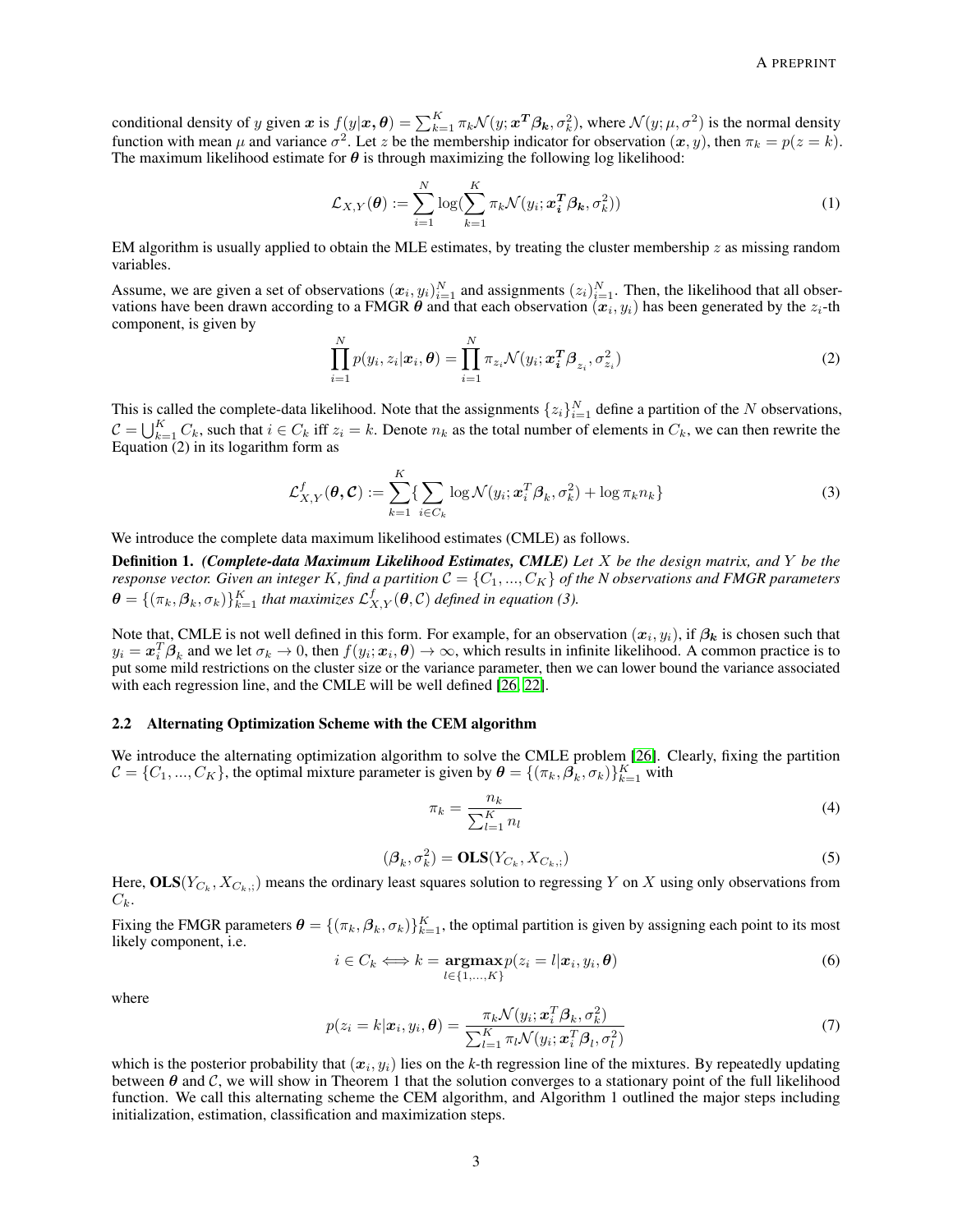**Input:** Response vector Y; independent variables in matrix  $X_{N\times(P+1)}$ ; the number of mixing component, K; size of initialization random sample,  $n_0$ ; the maximum number of iteration  $L_0$ Output:  $\boldsymbol{\theta} = \{\pi_k, \boldsymbol{\beta}_k\}_{k=1}^K; \mathcal{C} = \bigcup_{k=1}^K \mathcal{C}_k$ 1 for  $k = 1, ..., K$  do 2 | | Draw a random sample of size  $n_0$  from set  $\{1, ..., N\}$ , indexed by  $I_k$ 3 Run ordinary linear regression to get initial regression parameter estimates:  $(\beta_k^{(0)})$  $_{k}^{(0)},\sigma_{k}^{(0)}$  $(k^{(0)}) =: **OLS**(Y_{I_k} \sim X_{I_k,:})$ 4 end 5 for  $m = 0, ..., L_0$  *or until convergence* **do** 6 **E**-step: Compute for  $i = 1, ..., N$  and  $k = 1, ..., K$ , the current posterior probabilities  $p_{ik}^{(m)}$  by  $\sigma \mathbin{\bigg|} \quad p_{ik}^{(m)} = p(z_i=k|\bm{x_i},y_i,\bm{\theta}^{(m)})$ **8 C-step:** For  $k = 1, ..., K$ , assign  $C_k^{(m)} = \{i | \operatorname*{argmax}_{l \in \{1, ..., K\}}$  $p_{il}^{(m)}=k,i=1,...,N\},$  and let  $n_k^{(m)}$  $k^{(m)}$  be the size of  $\mathcal{C}_{0}^{0}$  $(m)$ k **M-step:** For  $k = 1, ..., K$ , the parameters are then updated by  $\pi_k^{(m+1)} = \frac{n_k^{(m)}}{\sum_{l=1}^{K} n_l^{(m)}}$ , 10  $|\;| \; (\boldsymbol{\beta}^{(m+1)}_k)$  $\binom{m+1}{k}, \sigma_k^{2(m+1)}$  $(k^{2(m+1)}) = \mathbf{OLS}(Y_{C_k^{(m)}}, X_{C_k^{(m)},:})$ 11 end Algorithm 1: CEM

**Theorem 1.** The complete data log likelihood,  $\mathcal{L}_{X,Y}^f(\theta^{(m)},\mathcal{C}^{(m)})$ , is non-decreasing for any sequence  $\mathcal{C}^{(m)},\theta^{(m)}$ *defined as in Algorithm 1, and it converges to a stationary value. Moreover, if the maximum likelihood estimates of the* parameters are well-defined, the sequence of  $\mathcal{C}^{(m)}, \bm{\theta}^{(m)}$  converges to a stationary position.

The CEM algorithm has been popularly used in both the clustering and regression-based clustering settings. Obviously, it is vulnerable to outliers, and in the next sections, we introduce our robust procedure on top of the CEM algorithm.

### 2.3 A new definition for outlier under CEM

In linear regression, outliers are understood as observations that deviate from the model assumptions, and obviously, samples with lower likelihood are more likely to be outliers. If the ratio of outliers,  $\alpha$ , is known, the outliers are identified as the ratio  $\alpha$  of the total observations with the lowest likelihood.

Unfortunately, such a definition for outliers becomes less applicable in the case of mixture regression. Given a robust mixture regression model and a trimming ratio  $\alpha$ , if we follow the same logic as in linear regression, then the  $\lfloor n * \alpha \rfloor$ observations with the smallest overall likelihood will be detected as outliers, as in [\[17\]](#page-13-16). This trimmed likelihood approach implies that an observation with lower overall likelihood is more likely to be an outlier than an observation with higher overall likelihood. However, the overall likelihood depends on not only the likelihood of the observation with respect to each component, but also the proportion of each component, and such a criteria for outlier becomes problematic if the mixing components are unbalanced. In other words, a low  $\pi_k$  will down-weigh the "outlierness" of an observation from the *k-*th component. In addition, if we argue that, given a set of observations, we could always find certain mixture model to well explain it, there is no basis for us to call any observation an outlier.

The complete data likelihood approach based CEM algorithm disentangles the mixture distribution into exclusive clusters, within which, the robustness issue could be much easily handled give the tremendous amount of research conducted for robust linear regression. More importantly, we could introduce a more natural definition for outliers.

**Definition 2.** (Outliers of FMGR) Given an FMGR model parameterized by  $\theta = \{(\pi_k, \beta_k, \sigma_k)\}_{k=1}^K$ , under CMLE, an observation  $(\bm x_i,y_i)$  is considered as an outlier, if  $i\in\mathcal C_k$  and  $|y_i-\bm x_i^T\bm\beta_k|\geq\eta_k(\sigma_k).$  In other words, an observation *is considered as an outlier if it is an outlier to the component it belongs to.*

Here  $n_k(\cdot)$  is a criteria for outlier-ness in linear regression, which usually depends on the variance level of the component. This new definition transforms the robustness issue from a mixture model to its  $K$  linear regression components, the latter of which has been well defined and studied. Different from the overall likelihood-based outlier definition adopted by TLE and CWM, our definition of outlier does not involve the cluster prior, and is hence more fair to clusters with relatively smaller sizes. In fact, in supplementary Tables S1-S4, we demonstrated using simulation data that, under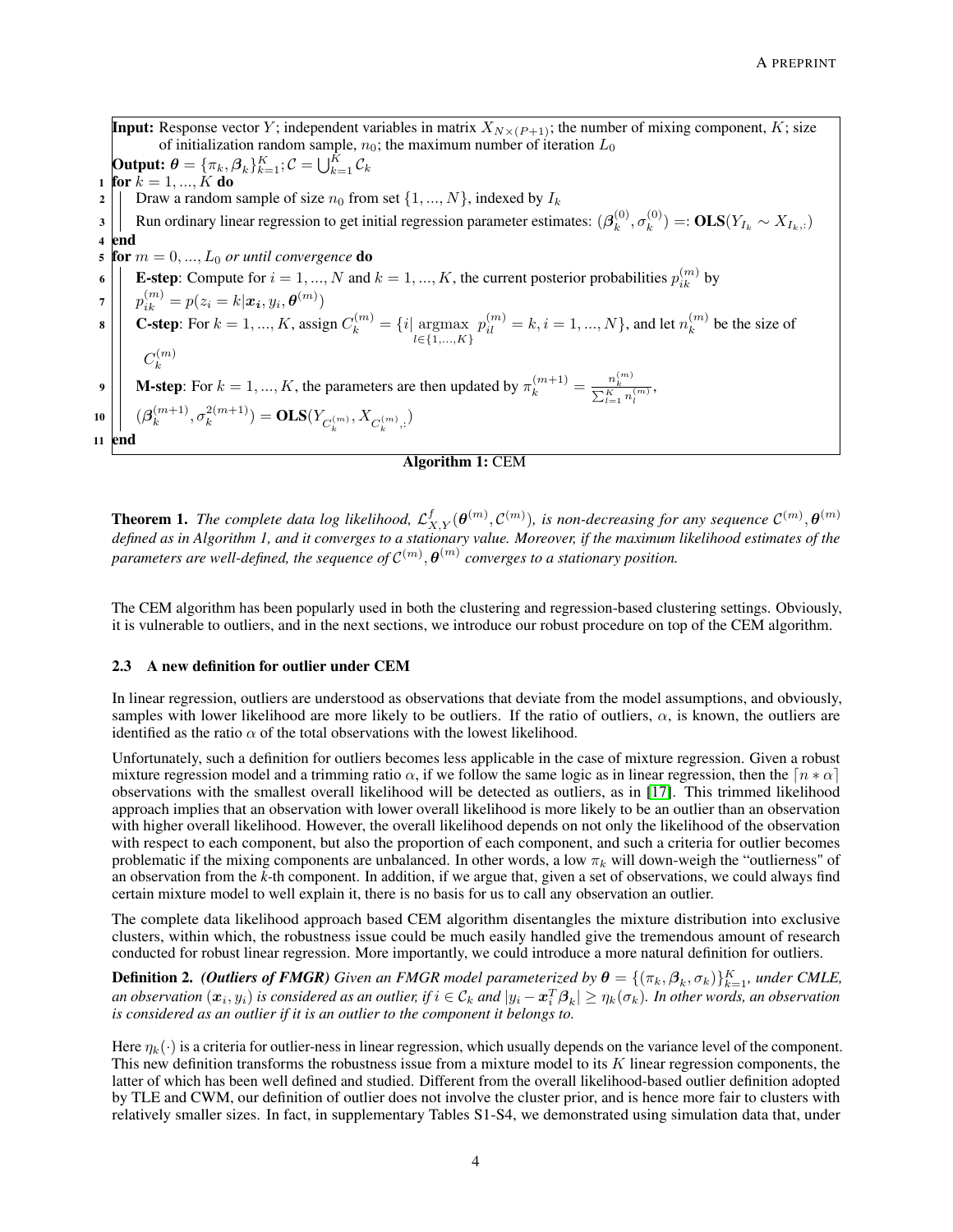unbalanced cluster sizes, TLE and CWM, which defines outliers based on the overall likelihood, perform much worse than our proposed method, which adopted our new definition of outliers.

Naturally, to confer a robust parameter estimation for FMGR under CMLE, we could replace the least square criterion for parameter estimation in the M-step by a robust criterion; and further to enable simultaneous outlier detection, we could choose to use any trimmed likelihood approach with high break-down point [\[27\]](#page-14-2).

#### 2.4 The robust CEM algorithm

Under Definition 2, detecting outliers of the FMGR model could be accomplished through detecting the component-wise outliers. Many robust estimators have been proposed for linear regression to achieve high breakdown point or high efficiency or both [\[28\]](#page-14-3), where the objective of minimizing the sum of the squared residuals has been replaced by more robust measures. Among them, the Least Median of Squares (LMS) estimates [\[25,](#page-14-0) [20\]](#page-13-19) which minimize the median of squared residuals, Least Trimmed Squares (LTS) estimates [\[20,](#page-13-19) [29\]](#page-14-4) which minimize the trimmed sum of squared residuals, and S-estimates [\[30\]](#page-14-5) which minimize the variance of the residuals, remain to be powerful robust algorithms with a breakdown point as high as 0.5, the best that can be expected. This means that the resulting estimators from these algorithms can resist the effect of nearly 50% of contamination in the data.

To achieve simultaneous outlier detection and robust parameter estimation, instead of maximizing the componentwise sum of likelihood in CEM, our Component-wise Adaptive Trimming method, namely CAT, maximizes the component-wise sum of trimmed likelihood, i.e.,

$$
\mathcal{L}_{X,Y}^{f,trim}(\boldsymbol{\theta}, \mathcal{C}) := \sum_{k=1}^{K} \sum_{i=g_k}^{h_k} \{ (l_k)_{i:n} + \log \pi_k \}
$$
(8)

where  $l_{ki} = \log \{ \mathcal{N}(y_i; \mathbf{x}_i^T \mathcal{B}_k, \sigma_k^2) \}$ , and  $(l_k)_{r:n_k}$  denotes the r-th largest value of the sequence of  $l_{ki}$ , namely,  $(l_k)_{1:n_k} \geq \cdots \geq (l_k)_{n_k:n_k}$ . For component-wise LMS estimates, one could let  $g_k = h_k = [n_k/2]+1$ ; for LTS estimate, one could let  $g_k = 1$ ,  $h_k = [n_k/2]+1$ , which obtains the highest break-down point of LTS. Our CAT algorithm adopted the latter robust procedure in order to avoid the selection of a trimming parameter. The high breakdown point of the LTS algorithm makes it possible to minimize the effect of outliers in parameter estimation even if only half of the likelihood were optimized, and we could thus develop a data-driven algorithm for simultaneous outlier detection and robust parameter estimation in FMGR.

In general, as outlined in Algorithm 2, our CAT algorithm implements very similar steps to the CEM algorithm outlined in Algorithm 1, except that the OLS estimates in the M-step is replaced by the LTS estimate. CAT starts by initializing the posterior probability matrix, W. For  $k = 1, ..., K$ , we randomly draw  $n_0$  samples to build a robust linear regression model, and the posterior probability of sample  $i$  for component  $k$  will be initialized as the density of sample  $i$  fitting the k-th robust regression line. For robust linear regression with trimmed likelihood approach, we used the "ltsReg" function in the "robustbase" library in R [\[31,](#page-14-6) [32,](#page-14-7) [20,](#page-13-19) [33\]](#page-14-8), where the parameters were estimated to maximize the sum of the likelihood of the largest half, and outliers were detected as those with relatively large residuals. With initialized  $W$ , CAT then runs a robust CEM algorithm where the OLS estimates in Algorithm 1 in the M-step was replaced by robust estimates using trimmed likelihood method.

**Theorem 2.** The component-wise trimmed complete data log likelihood,  $\mathcal{L}_{X,Y}^{f,trim}(\bm{\theta}^{(m)},C^{(m)}),$  is non-decreasing for any sequence  ${\cal C}^{(m)},\bm\theta^{(m)}$  defined as in Algorithm 2, and it converges to a stationary value. Moreover, if the componentwise trimmed maximum likelihood estimates of the parameters are well-defined, the sequence of  ${\cal C}^{(m)},\bm{\theta}^{(m)}$  converges *to a stationary position.*

In the M-step, CAT updates the parameter  $\theta$  using the robust estimates of each component. We als propose a fast implementation, fast-CAT, to achieve faster convergence. As outlined in Algorithm 3, CAT adopted a model refit step, where an MLE estimate of  $\theta$  is obtained using the non-outlying samples only, as an update of the  $\theta$  at the current step, instead of the component-wise LTS estimates used in Algorithm 2. Note that standard regression analysis tools can be applied to recover the observations that should not have been regarded as outliers. The MLE estimates were conducted using function "flexmix" from the "flexmix" R package [\[34\]](#page-14-9). Similar to other algorithms, in our package implementation, we used multiple random starts to stabilize the results.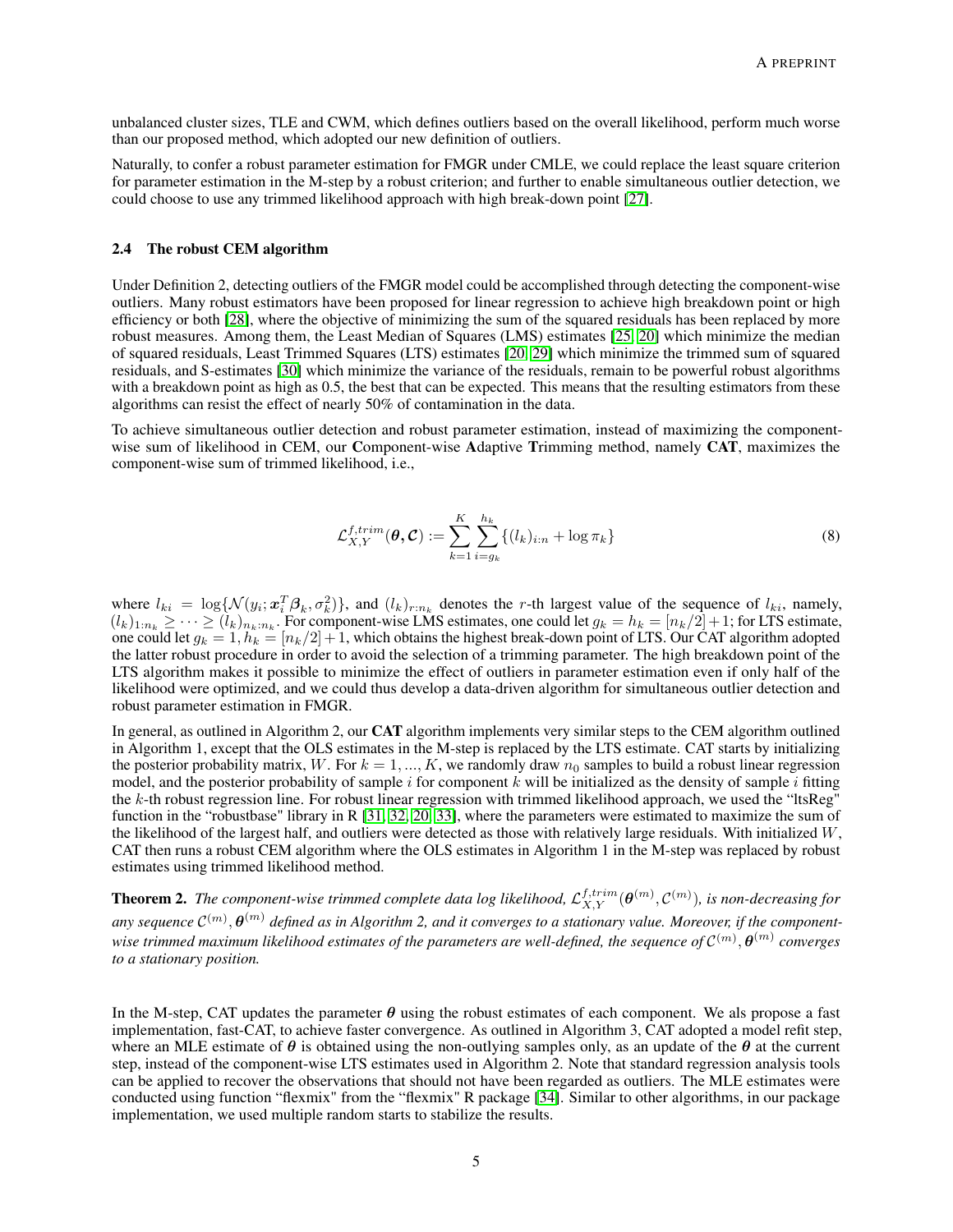**Input:** Response vector Y; independent variables in matrix  $X_{N\times(P+1)}$ ; the number of mixing component, K; size of initialization random sample,  $n_0$ ; the maximum number of iteration  $L_0$ **Output:** Robust FMGR parameter estimate  $\theta^* = \theta$ ; outlier set  $U^* = U$ Initialization: Same as Algorithm 1 1 **for**  $m = 0, ..., L_0$  *or until convergence* **do 2 E**-step: Compute for  $i = 1, ..., N$  and  $k = 1, ..., K$ , the current posterior probabilities  $p_{ik}^{(m)}$  by  $\mathbf{B} \hspace{0.5em} \left| \hspace{0.5em} \right. p_{ik}^{(m)} = p(z_i = k | \bm{x_i}, y_i, \bm{\theta}^{(m)})$ **4 C-step:** For  $k = 1, ..., K$ , assign  $C_k^{(m)} = \{i | \operatorname*{argmax}_{l \in \{1, ..., K\}}$  $p_{il}^{(m)} = k, i = 1, ..., N$ }, and let  $n_k^{(m)}$  $k^{(m)}$  be the size of  $C_k^{(m)}$ k 5 **M-step**: For  $k = 1, ..., K$ , run robust linear regression using samples in  $C_k^{(m)}$  $k^{(m)}$ , i.e.,  $(\boldsymbol{\beta}_k^{(m+1)}$  $\binom{m+1}{k}, \sigma_k^{2(m+1)}$  $\binom{2(m+1)}{k} = \textbf{RLM}(Y_{C_k^{(m)}}, X_{C_k^{(m)},:})$ ;  $\pi_k^{(m+1)} = \frac{n_k^{(m)}}{\sum_{l=1}^K n_l^{(m)}}$ ; and let  $U_k$  be outliers of component k 6 end



**Input:** Response vector Y; independent variables in matrix  $X_{N\times(P+1)}$ ; the number of mixing component, K; size

of initialization random sample,  $n_0$ ; the maximum number of iteration  $L_0$ 

**Output:** Robust FMGR parameter estimate  $\theta^* = \theta$ ; outlier set  $U^* = U$ Initialization: Same as Algorithm 1 1 **for**  $m = 0, ..., L_0$  *or until convergence*) **do**  $2 \mid \cdot \mid$  **E-step:** Same as Algorithm 2 <sup>3</sup> C-step: Same as Algorithm 2 4 **M-step**: For  $k = 1, ..., K$ , run robust linear regression using samples in  $C_k^{(m)}$  $k^{(m)}$ , i.e., **RLM** $(Y_{C_k^{(m)}}, X_{C_k^{(m)},:})$ ; and let  $U_k$  be outliers of component  $k$ **5** Refit-step: Let  $U = \bigcup_k U_k$ ;  $S = \{1, ..., N\} - U$ ; let  $\boldsymbol{\theta}_S$  be the MLE estimates of fitting K mixture regression lines using samples in S only, and update the parameter  $\boldsymbol{\theta}^{(m+1)}$  =  $\boldsymbol{\theta}_S$ 6 end Algorithm 3: fast-CAT: Component-wise Adaptive Trimming

# 3 Simulation studies

We evaluated the performance of CAT, using the fast-CAT implementation in Algorithm 3, on synthetic datasets, and compare it with several existing method, including MLE, TLE, CWM, MIXBI, MIXL, and MIXT. They stand for the maximum likelihood estimates using traditional EM algorithm [\[34\]](#page-14-9), the two trimmed likelihood approaches [\[17,](#page-13-16) [22\]](#page-13-21), the mixture bisquare [\[11\]](#page-13-10), mixture Laplacian[\[13\]](#page-13-12), the mixture  $t$  [\[14\]](#page-13-13) approaches respectively.

Note that for TLE and CWM, the choice of the trimming proportion,  $\alpha$ , needs to be pre-specified, and a large  $\alpha$  will result in reduced efficiency, while a small  $\alpha$  corrupt the parameter estimates. We always give the true ratio of outliers to TLE and CWM. In addition, a 5% increase of the true outlier ratio is also given to CWM, as the authors recommended the use of a relatively larger trimming ratio than needed [\[21\]](#page-13-20) as a preventive procedure. We call the results with the true outlying ratio and 5% larger ratio for CWM as CWM1 and CWM2 in Tables 1-4.

We simulated data using two models with different number of covariates  $P$ , and number of components  $K$ . To simulate outliers, a mean-shift parameter,  $\gamma_{ij}$ , is added to the mean structure for its observations in each mixture component. For each model, we considered scenarios with different error distributions and different levels of outlier contamination.

Model 1: For each  $i = 1, ..., N$ ,  $y_i$  is independently generated with

$$
y_i = \begin{cases} 1 - x_{i1} + x_{i2} + \gamma_{i1} + \epsilon_{i1} & \text{if } z_i = 1 \\ 1 + 3x_{i1} + x_{i2} + \gamma_{i2} + \epsilon_{i2} & \text{if } z_i = 2 \end{cases}
$$

where  $z_i$  is a component indicator generated from a Bernoulli distribution with  $P(z_i = 1) = 0.43, P(z_i = 1) = 0.57$ ;  $x_{i1}$  and  $x_{i2}$  are independently generated from  $N(0, 1)$ ; and the error terms  $\epsilon_{i1}$  and  $\epsilon_{i2}$  have the same distribution as  $\epsilon$ .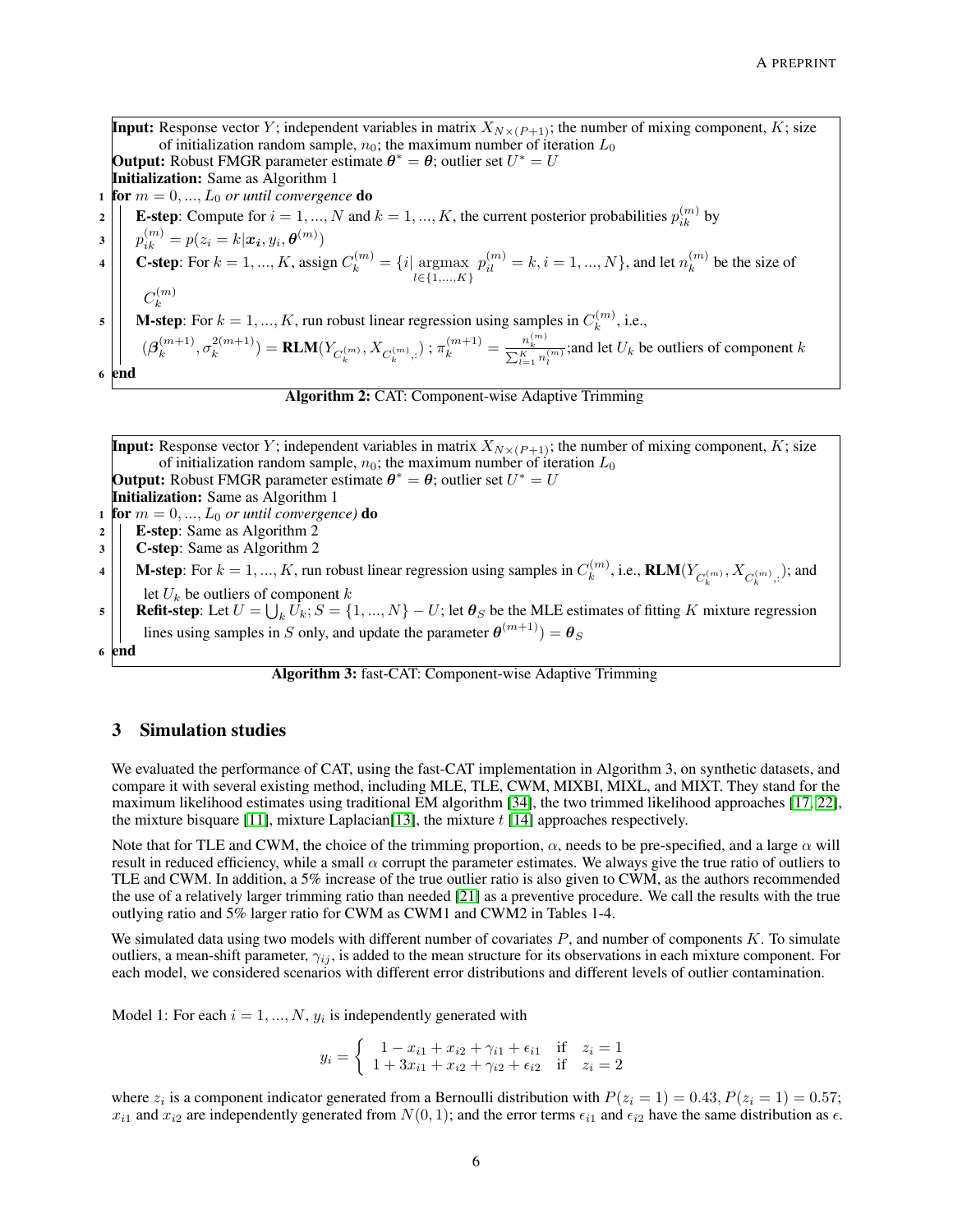We consider the following five scenarios:

Scenario 1:  $\epsilon \sim N(0, 1), \gamma_{i1} = \gamma_{i2} = 0$ , standard normal distribution.

Scenario 2:  $\epsilon \sim t_1$ ,  $\gamma_{i1} = \gamma_{i2} = 0$ , t-distribution with degree of freedom of 1.

Scenario 3:  $\epsilon \sim t_3$ ,  $\gamma_{i1} = \gamma_{i2} = 0$ , t-distribution with degree of freedom of 3.

Scenario 4:  $\epsilon \sim N(0, 1), P(\gamma_{i1} \in (4, 6)) = P(\gamma_{i2} \in (4, 6)) = 0.05$ , standard normal distribution with 5% outlier contamination.

Scenario 5:  $\epsilon \sim N(0, 1), P(\gamma_{i1} \in (4, 6)) = P(\gamma_{i2} \in (4, 6)) = 0.1$ , standard normal distribution with 10% outlier contamination.

Model 2: For each  $i = 1, ..., N$ ,  $y_i$  is independently generated with

$$
y_i = \begin{cases} 1 - x_{i1} + \gamma_{i1} + \epsilon_{i1} & \text{if } z_i = 1 \\ 1 + 3x_{i1} + \gamma_{i2} + \epsilon_{i2} & \text{if } z_i = 2 \\ -1 + 0.1x_{i1} + \gamma_{i3} + \epsilon_{i3} & \text{if } z_i = 3 \end{cases}
$$

where  $z_i$  is a component indicator generated from a Multinomial distribution with  $P(z_i = 1) = 0.3, P(z_i = 2) =$  $0.4, P(z_i = 3) = 0.3$ .  $x_{i1}$  is independently generated from  $N(0, 1)$ ; and the error terms  $\epsilon_{i1}, \epsilon_{i2}, \epsilon_{i3}$  have the same distribution with  $\epsilon$ .

Scenario 1:  $\epsilon \sim N(0, 1), \gamma_{i1} = \gamma_{i2} = \gamma_{i3} = 0$ , standard normal distribution. Scenario 2:  $\epsilon \sim t_1, \gamma_{i1} = \gamma_{i2} = \gamma_{i3} = 0$ , t-distribution with degree of freedom of 1. Scenario 3:  $\epsilon \sim t_3$ ,  $\gamma_{i1} = \gamma_{i2} = \gamma_{i3} = 0$ , t-distribution with degree of freedom of 3. Scenario 4:  $\epsilon \sim N(0, 1), P(\gamma_{i1} \in (4, 6)) = P(\gamma_{i2} \in (4, 6)) = P(\gamma_{i3} \in (4, 6)) = 0.05$ , standard normal distribution with 5% outlier contamination. Scenario 5:  $\epsilon \sim N(0, 1), P(\gamma_{i1} \in (4, 6)) = P(\gamma_{i2} \in (4, 6)) = P(\gamma_{i3} \in (4, 6)) = 0.1$ , standard normal distribution with 10% outlier contamination.

For scenarios in both Models 1 and 2, we simulated data of sample sizes 200 and 400. The bias and mean square error (MSE) of the regression coefficients and mixing proportions are calculated for each competing methods over 100 repetitions, i.e.,  $\widehat{\text{bias}}(\hat{\theta}) = \frac{1}{N} \sum_{j=1}^{N} \hat{\theta}_j - \theta; \quad \widehat{\text{MSE}}(\hat{\theta}) = \frac{1}{N} \sum_{j=1}^{N} (\hat{\theta}_j - \theta)^2$ . The label switching issue [\[35,](#page-14-10) [36,](#page-14-11) [37\]](#page-14-12) creates some trouble on how to align the parameters of one component from predicted model to that of the true model. Different component orders in the predicted and true model might give totally different results and there are no widely accepted methods to adjust for that. In our simulation study, we simply choose to order the components in the estimated parameter matrix by minimizing the Euclidean distance to the true parameter matrix.

Table 1 reports the bias (MSE) of parameter estimates for the seven methods under Model 1 with 200 simulated samples. It is a two component model with two independent variables. Note that in Scenarios 1,2,3, there are no added outliers, so the TLE estimates are the same as MLE estimates. For Scenarios 4 and 5, the true outlier proportions were given to TLE and CWM1, and 5% increase of outlier proportion is given to CWM2. Similarly for Tables 2,3 and 4. When the component error terms are all normally distributed without outlier contamination (Scenario 1), all methods have comparable performances, except that the CWM methods perform much worse. In Scenario 2, where the error terms are t-distributed with degree of freedom of 1 (or Cauchy distribution), CAT resulted in the most favorable performances, followed by MIXBI and then CWM2. MLE, TLE and CWM1 estimates are severely corrupted, and MIXL and MIXT are also far off from the true values. For Scenario 3, where the error terms are t-distributed with degree of freedom of 3, CAT, MIXBI and MIXL all worked equally well in parameter estimation. The MLE, TLE, CWM1, CWM2 and MIXT estimates are slightly off from the true regression coefficients. For Scenarios 4 and 5, where the error terms are normally distributed, with 5% and 10% outlier contamination, CAT significantly outperformed all the other methods in terms of all the parameter estimations. Overall, CAT represents the most competitive one among the seven methods; TLE is very sensitive to heavy-tailed noise, and its performance is not ideal even given the true trimming proportion; for CWM, a larger than needed trimming proportion indeed leads to more accurate estimates.

Table 2 reports the bias (MSE) of the seven methods of parameter estimates under Model 1 with 400 simulated samples. It is a two component model with two independent variables. When the component error terms are all normally distributed without outlier contamination (Scenario 1), CAT performed comparatively good with all methods, except that the CWM methods performed much worse. In Scenario 2 and 3, where the error terms are  $t$ -distributed with degrees of freedom of 1 and 3, CAT performed the best among all, followed by MIXBI and then MIXL, while the rest of the methods seem to be severely corrupted by the heavy tail noise. Such corruption is much alleviated with the increase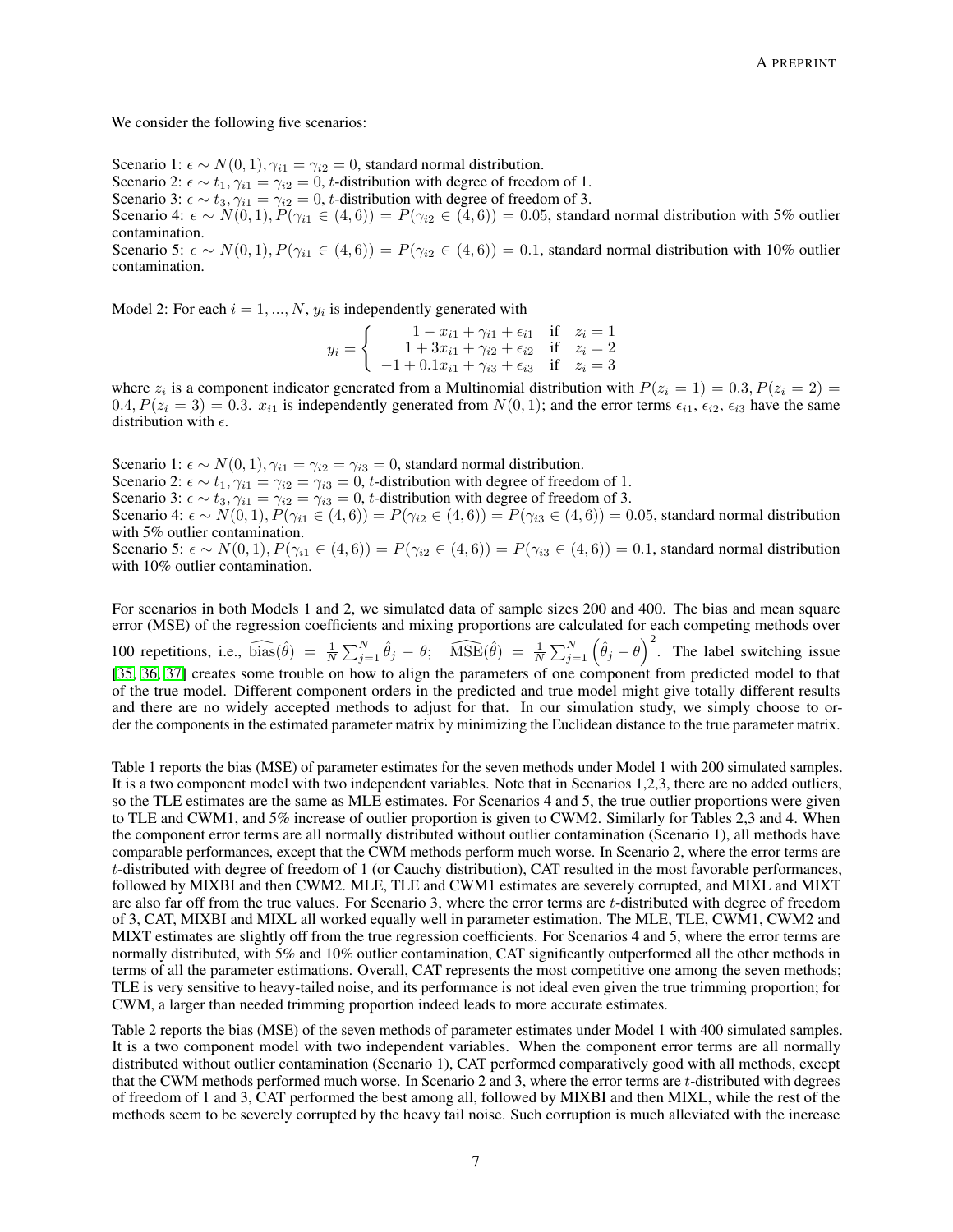of degree of freedom, as t-distribution with higher degree of freedom is more like normal distribution. For Scenarios 4 and 5, where the error terms are normally distributed, with 5% and 10% outlier contamination, CAT significantly outperformed all the other methods in terms of parameter estimation. Again, CAT remains the best-performing one among the six methods.

Table 3 reports the bias (MSE) of the seven methods of parameter estimates under Model 2 with 200 simulated samples. It is a three component model with one independent variable. When the component error terms are all normally distributed without outlier contamination (Scenario 1), all six methods have comparable performances. In Scenario 2, where the error terms are t-distributed with degree of freedom of 1 (or Cauchy distribution), CAT and MIXBI resulted in comparable performances, with CAT being slightly more accurate and stable. MLE, TLE, CWM1, and MIXL estimates are severely biased, while CWM2 is highly unstable with large variance, and MIXT is also far off from the true values. For Scenario 3, where the error terms are t-distributed with degree of freedom of 3, CAT, MIXBI and MIXL all worked equally well in parameter estimation. The MLE, TLE, CWM and MIXT estimates are slightly off from the true regression coefficients. For Scenarios 4 and 5, where the error terms are normally distributed, with 5% and 10% outlier contamination, CAT significantly outperformed all the other methods in terms of parameter estimation. We show again the more competitive performance of CAT over others.

Table 4 reports the bias (MSE) of the six methods of parameter estimates under Model 2 with 400 simulated samples. It is a three component model with one independent variable. When the component error terms are all normally distributed without outlier contamination (Scenario 1), CAT and MIXBI both performed well, followed by MIXL; and they all outperformed the rest of the algorithms, even including the MLE estimates. We argue that even though no outliers or heavy tailed noise is added, there is still likely "outlying" samples caused purely by chance; robust procedures like CAT and MIXBI work in preventive fashion to account for these random outliers, and are hence more robust even compared with the MLE. In Scenario 2, where the error terms are t-distributed with degree of freedom of 1 (or Cauchy distribution), CAT, CWM2, and MIXBI resulted in comparable performances, while the rest of the methods did much worse. For Scenario 3, where the error terms are t-distributed with degree of freedom of 3, CAT and MIXBI both worked equally well in parameter estimation, with CAT slightly better. The MLE, TLE, CWM, MIXL, and MIXT estimates are slightly off from the true regression coefficients. For Scenarios 4 and 5, where the error terms are normally distributed, with 5% and 10% outlier contamination, CAT significantly outperformed all the other methods in terms of parameter estimation. We demonstrated here that CAT is a more robust method compared with others.

Overall, CAT demonstrated its advantage over others with its strong capacity of adaptive trimming and robustness to both outliers and heavy-tailed noises. Of note, MIXBI is a robust algorithm whose performance is next to CAT, however, it conducts parameter estimations in presence of outliers, which may tend to bring down the accuracy in parameter estimation. For CWM, indeed a slightly large trimming ratio may lead to better estimates, but it seems to over-trim the data with its "second" trimming step, which may be the reason for its low estimation efficiency. We also show that even when given the right outlier prevalence, TLE still can't produce results as robust as CAT, and it did worse when P increases. In the case of no deliberate outlier contamination (Scenario 1), CAT performs better than or comparable to MLE, which is because CAT can automatically trim off observations that are highly noisy as a preventive procedure. When the error terms are *t*-distributed, CAT still remains the most robust method among all.

We also simulated data scenarios where the clusters are highly unbalanced, and basically, for  $K = 2$ , we simulated data with cluster prior probability  $P(z_i = 1) = 0.38$ ,  $P(z_i = 2) = 0.62$ ; for  $K = 3$ , we simulated data with cluster prior probability  $P(z_i = 1) = 0.2, P(z_i = 2) = 0.32, P(z_i = 3) = 0.48$ . We repeated the same experiments as shown in Tables 1-4 for the unbalanced cluster priors, and reported the findings in Supplementary Tables S1-S4 in Appendix. Similar to the balanced cases presented in Tables 1-4, CAT demonstrated the most desirable performances compared with all other methods.

# 4 4 Real data application

Colon adenocarcinoma is known as a heterogeneous disease with different molecular subtypes [\[23\]](#page-13-22). CREB3L1, or cyclic AMP responsive element-binding protein 3-like protein 1, is an important transcription factor that can suppress cell cycle [\[38,](#page-14-13) [39\]](#page-14-14). The regulation of CREB3L1 is largely accomplished through epigenetic mechanisms in cancer and other disease [\[39\]](#page-14-14). We now examine the latent relationship between CREB3L1 and one of its epigenetic regulators, cg16012690, in colon cancer. We collected the gene expression profile of CREB3L1 and the methylation profile of cg16012690 on 299 colon adenocarcinoma patients from the Cancer Genome Atlas (TCGA) cohort [\[40\]](#page-14-15).

We fitted the data using CAT, MLE, CWM, TLE, MIXBI, MIXL and MIXT with  $K = 2$ , and the two regression lines are colored in red and shown in the top panel of Figure 1. We could see that even though the regression lines fitted by the methods are slightly different, they all seem to fit well the data points. In order to compare the robustness of the six methods, we added 10 high leverage points at  $x = 0$  (middle panel of Figure 1), and 10 high leverage points at  $x = 0.9$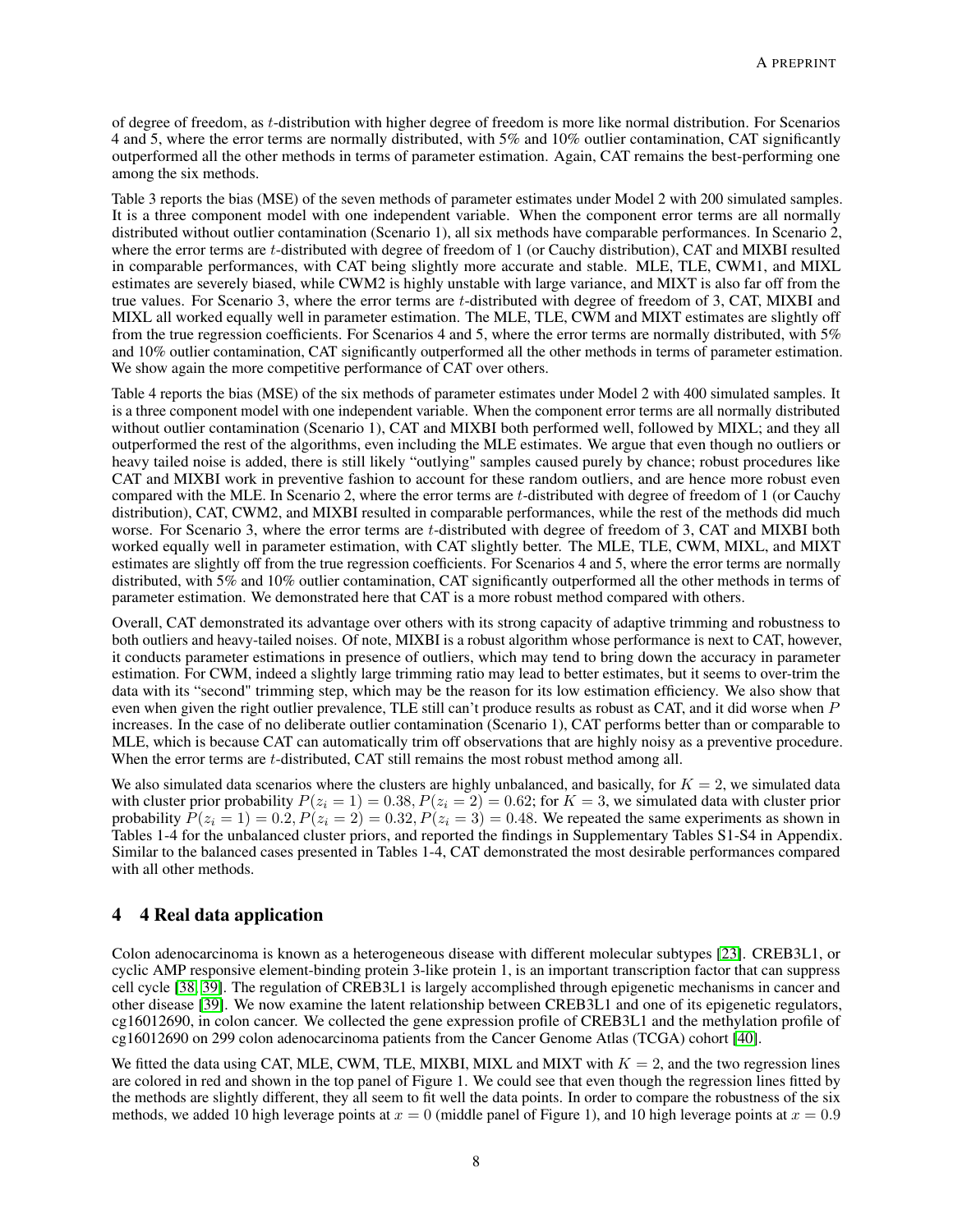

Figure 1: Mixture regression of CREB3L1 expression (y-axis) on cg16012690 methylation (x-axis) using different methods

(bottom panel of Figure 1), in both cases of which, y is a random draw from uniform distribution  $U(18, 20)$ . We then refitted the contaminated data using the seven methods for the two scenarios. For CWM and TLE, we give them both the true outlier proportion (CWM1 and TLE1), as well as 5% increase of the true outlier proportion (CWM2 and TLE2). In the middle and bottom panels of Figure 1, the regression lines fitted using the intact data were shown as red lines, and those refitted using the contaminated data were shown as dashed blue lines. Clearly, CAT was robust to the added high leverage outliers in both scenarios, as the lines fitted before and after contamination overlap. For contaminated data at  $x = 0$  (middle panel), all methods except for CAT and MIXT were affected by the outliers as the regression lines after contamination tend to go through the outliers and were quite different from those before contamination. For contaminated data at  $x = 0.9$  (bottom panel), all other methods except for CAT, TLE and MIXBI were severely affected by the outliers, seen from a dramatic deviation of the regression lines before and after contamination. This shows that CAT achieves better performances over others in robustly revealing the latent relationship among genomic markers.

# 5 Conclusion

We proposed a novel robust algorithm for solving FMGR using the Classification Expectation Maximization (CEM) algorithm, based on which, the outliers are more naturally defined, and robustness issue better and more conveniently handled. Our method, CAT, enables the automatic detection of outliers and robust estimation of parameters simultaneously, which is not capable of by existing methods. The removal of outliers in final parameter estimation significantly increased the estimation efficiency than other algorithms; and the adoption of the highly robust least trimmed likelihood estimator within each component makes it possible to avoid the pre-specification of trimming parameter. Under the CEM framework, the adaptive trimming of a mixture model boils down into that of simple linear regression models corresponding to each component. Owing to its high breakdown point property, we assumed a high portion of outlying samples and the trimmed likelihood approach is optimized on only half of the samples within each component with the highest valued likelihood. This is the reason why CAT could be robust to outliers and heavy tailed noise. In summary, CAT is an robust mixture regression algorithm of high potential and practical utility in robustly mining the heterogeneous relations among noisy variables in the data booming era.

# Declaration of conflicting interests

The author(s) declared no potential conflicts of interest with respect to the research, authorship,and/or publication of this article.

# Funding

This project was partially supported by National Science Foundation (NSF IIS-1850360) and Indiana CTSI BERD Award and Showalter Trust Award to SC.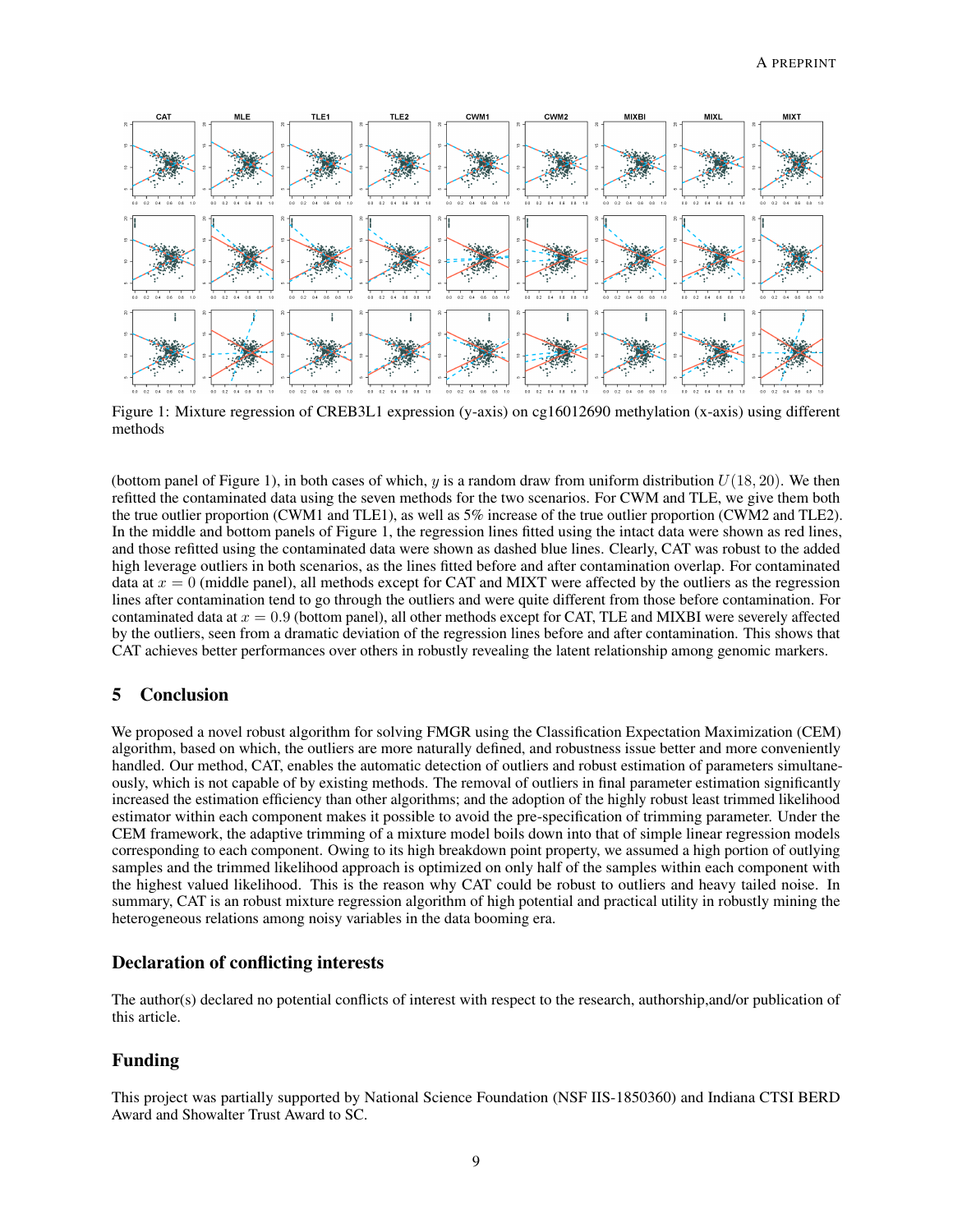| Š                                    |
|--------------------------------------|
| Ì<br>$\mathcal{L}_{\mathsf{I}}$<br>p |
| ı<br>Ò<br>ı                          |
|                                      |
| Ē                                    |

| Scenario      | CAT             | E<br>囩                       | TLE               | CWM                               | CWM2            | MIXBI           | MIXI             | <b>MIXT</b>               |
|---------------|-----------------|------------------------------|-------------------|-----------------------------------|-----------------|-----------------|------------------|---------------------------|
|               |                 |                              |                   | Scenario 1: $\epsilon \sim N(0)$  |                 |                 |                  |                           |
|               | $-0.030(0.130)$ | $-0.030(0.120)$              | $-0.030(0.120$    | 0.060(0.450                       | 0.070(0.360)    | $-0.030(0.130)$ | $-0.080(0.210)$  | $-0.030(0.130)$           |
|               | $-0.010(0.130)$ | $-0.010(0.120)$              | $-0.010(0.120)$   | 0.010(0.310)                      | $-0.020(0.270)$ | $-0.010(0.120)$ | $-0.020(0.130)$  | $-0.010(0.130)$           |
|               | 0.010(0.130)    | 0.010(0.120)                 | 0.010(0.120)      | 0.350(0.720)                      | 0.370(0.870)    | 0.010(0.120)    | 0.040(0.160)     | 0.020(0.120)              |
|               | $-0.010(0.110)$ | 0.000(0.100)                 | 0.000(0.100)      | $-0.140(0.450)$                   | $-0.190(0.450)$ | 0.000(0.100)    | $-0.030(0.130)$  | 0.010(0.100)              |
|               | 0.010(0.140)    | 0.010(0.130)                 | 0.010(0.130)      | 0.030(0.250)                      | $-0.010(0.300)$ | 0.010(0.130)    | $-0.010(0.170)$  | 0.020(0.140)              |
|               | $-0.020(0.110)$ | $-0.030(0.110)$              | $-0.030(0.110)$   | 0.010(0.230)                      | 0.040(0.230)    | $-0.020(0.110)$ | $-0.020(0.140)$  | $-0.030(0.110)$           |
|               | $-0.000(0.050)$ | $-0.000000040$               | $-0.000000040$    | 0.04000.140                       | 0.020(0.140)    | $-0.00000000$   | $-0.010(0.040)$  | $-0.010(0.040)$           |
|               | 0.000(0.050)    | 0.040<br>0.000(              | 0.00000.040       | $-0.040(0.140)$                   | $-0.020(0.140)$ | 0.000(0.040)    | 0.010(0.040)     | 0.010(0.040)              |
|               |                 |                              |                   | Scenario 2: $\epsilon \sim t_1$   |                 |                 |                  |                           |
| $\mathcal{C}$ | $-0.030(0.820)$ | 283.320<br>$-30.780($        | $-30.780(283.320$ | $-39.680(438.250)$                | $-0.260(2.480)$ | 0.030(0.280)    | 0.290(5.070)     | 8.300(52.430)             |
|               | 0.050(0.680)    | 36.360(302.980)              | 36.360(302.980)   | $-1.130(30.160)$                  | $-0.130(2.880)$ | $-0.020(0.230)$ | 1.780(13.920)    | 0.290(16.510)             |
|               | 0.290(0.600)    | 152.040)<br>$-32.720($       | 32.720(152.040)   | $-39.430(262.650)$                | 1.200(1.650)    | 0.780(0.860)    | $-1.490(11.580)$ | $-9.540(35.410)$          |
|               | $-0.030(0.290)$ | 73.300(323.140)              | 73.300(323.140    | 9.680(30.910)                     | $-0.100(4.540)$ | 0.030(0.330)    | 3.110(14.440)    | 5.070(16.660)             |
|               | 0.140(1.480)    | $-8.530(461.870)$            | $-8.530(461.870)$ | 95.450(905.720)                   | $-0.170(1.810)$ | 0.040(0.320)    | 0.280(10.860)    | 4.280(30.950)             |
|               | 0.010(0.310)    | -47.240(476.990)             | 47.240(476.990)   | $-3.780(40.800)$                  | $-0.700(5.450)$ | 0.010(0.260)    | $-0.380(7.110)$  | 3.450(18.460)             |
|               | 0.060(0.120)    | 0.100(0.420)                 | 0.100(0.420)      | 0.010(0.410)                      | 0.070(0.220)    | 0.17000.1800    | 0.050(0.350)     | 0.020(0.410)              |
|               | $-0.060(0.120)$ | $-0.100(0.420)$              | $-0.100(0.420)$   | $-0.010(0.410)$                   | $-0.070(0.220)$ | $-0.170(0.180)$ | $-0.050(0.350)$  | $-0.020(0.410)$           |
|               |                 |                              |                   | Scenario 3: $\epsilon \sim$       |                 |                 |                  |                           |
| ς             | 0.020(0.170)    | $-0.040(0.290)$              | $-0.040(0.290)$   | 0.060(0.370)                      | $-0.070(0.430)$ | $-0.020(0.170)$ | $-0.040(0.180)$  | $-0.030(0.270)$           |
|               | $-0.020(0.140)$ | $-0.030(0.180)$              | $-0.030(0.180)$   | 0.010(0.260)                      | 0.030(0.440)    | $-0.020(0.150)$ | $-0.030(0.160)$  | $-0.030(0.180)$           |
|               | 0.020(0.160)    | 0.280(0.450)                 | 0.280(0.450)      | 0.640(0.870)                      | 0.560(0.870)    | 0.010(0.180)    | 0.040(0.180)     | 0.370(0.540)              |
|               | 0.000(0.150)    | 0.010(0.190)                 | 0.010(0.190)      | $-0.320(0.650)$                   | $-0.220(0.550)$ | 0.030(0.140)    | $-0.010(0.160)$  | 0.020(0.190)              |
|               | $-0.010(0.210)$ | $-0.000(0.270)$              | $-0.00000270$     | 0.020(0.400)                      | 0.020(0.490)    | $-0.00000.190$  | $-0.000(0.200)$  | $-0.010(0.260)$           |
|               | $-0.010(0.150)$ | 0.010(0.190)                 | 0.010(0.190)      | 0.020(0.280)                      | $-0.030(0.290)$ | $-0.00000.150$  | $-0.030(0.170)$  | 0.010(0.190)              |
|               | 0.020(0.060)    | 0.070<br>0.030(              | 0.030(0.070)      | 0.05000.140)                      | 0.040(0.150)    | 0.010(0.070)    | 0.010(0.060)     | 0.050(0.080)              |
|               | $-0.020(0.060)$ | $-0.030(0.070)$              | $-0.030(0.070)$   | $-0.050(0.140)$                   | $-0.040(0.150)$ | $-0.010(0.070)$ | $-0.010(0.060)$  | $-0.050(0.080)$           |
|               |                 |                              |                   | enario 4: $5\%$ added             | outliers        |                 |                  |                           |
| 4             | $-0.100(0.180)$ | $-0.250(0.510)$              | 0.220(1.500)      | 0.560(6.030                       | 0.480(3.520)    | $-0.190(0.160)$ | $-0.290(0.290)$  | $\overline{0.200(0.440)}$ |
|               | $-0.000(0.130)$ | 0.330(0.340)                 | 0.270(1.010)      | 0.090(0.500)                      | $-0.160(1.540)$ | 0.060(0.130)    | 0.140(0.190)     | $-0.010(0.210)$           |
|               | $-0.080(0.190)$ | 0.280(0.880)                 | 1.780(2.400)      | 0.230(2.530)                      | 0.530(1.190)    | $-0.200(0.180)$ | $-0.220(0.380)$  | 0.940(0.630)              |
|               | 0.020(0.150)    | 0.040(0.770)                 | $-1.160(2.080)$   | $-0.190(0.820)$                   | $-0.000(1.150)$ | 0.090(0.160)    | 0.180(0.180)     | $-0.500(0.590)$           |
|               | $-0.110(0.240)$ | $-0.440(1.020)$              | $-0.340(1.840)$   | $-0.140(1.300)$                   | $-0.330(2.110)$ | $-0.310(0.240)$ | $-0.560(0.420)$  | 0.520(0.710)              |
|               | 0.040(0.170)    | 0.710(0.640)                 | 0.380(1.150)      | 0.120(0.770)                      | 0.080(0.860)    | 0.140(0.170)    | 0.350(0.290)     | 0.06000.400               |
|               | 0.010(0.050)    | $0.150^{\circ}$<br>0.000(    | 0.06000.170       | $-0.010(0.160)$                   | 0.040(0.200)    | 0.010(0.050)    | $-0.000(0.070)$  | $-0.060(0.150)$           |
|               | $-0.010(0.050)$ | 0.150<br>$-0.000($           | 0.060(0.170)      | 0.010(0.160)                      | $-0.040(0.200)$ | $-0.010(0.050)$ | 0.00000.070      | 0.060(0.150)              |
|               |                 |                              |                   | 5: $10\%$ added<br>$\overline{a}$ | outliers        |                 |                  |                           |
| 5             | $-0.00000140$   | $-0.120(0.450)$              | $-0.030(1.120)$   | $-0.030(0.210)$                   | 0.080(0.570)    | $-0.030(0.140)$ | $-0.100(0.170)$  | 0.080(0.380)              |
|               | 0.020(0.120)    | 0.220(0.310)                 | 0.020(1.140)      | $-0.110(1.270)$                   | $-0.140(0.590)$ | 0.040(0.110)    | 0.080(0.160)     | 0.050(0.150)              |
|               | $-0.020(0.160)$ | 0.340(0.780)                 | 1.990(2.660)      | 0.340(0.760)                      | 0.570(0.910)    | $-0.070(0.160)$ | $-0.080(0.190)$  | 0.500(0.630)              |
|               | 0.000(0.120)    | $-0.050(0.580)$              | $-1.390(2.430)$   | $-0.110(0.430)$                   | $-0.230(0.530)$ | 0.030(0.120)    | 0.060(0.120)     | $-0.190(0.460)$           |
|               | $-0.040(0.150)$ | $-0.240(0.740)$              | $-0.220(2.000)$   | $-0.010(0.340)$                   | $-0.090(0.590)$ | $-0.120(0.150)$ | $-0.260(0.200)$  | 0.130(0.670)              |
|               | 0.020(0.120)    | 0.410(0.670)                 | $-0.580(1.910)$   | 0.150(1.130)                      | 0.060(0.600)    | 0.040(0.120)    | 0.150(0.160)     | 0.040(0.200)              |
|               | 0.000(0.050)    | $-0.030(0.160)$              | 0.070(0.080)      | 0.030(0.140)                      | 0.030(0.160)    | 0.010(0.050)    | 0.000(0.050)     | $-0.040(0.120)$           |
|               | $-0.000(0.050)$ | $\overline{0.160}$<br>0.030( | $-0.070(0.080)$   | $-0.030(0.140)$                   | $-0.030(0.160)$ | $-0.010(0.050)$ | $-0.000(0.050)$  | 0.040(0.120)              |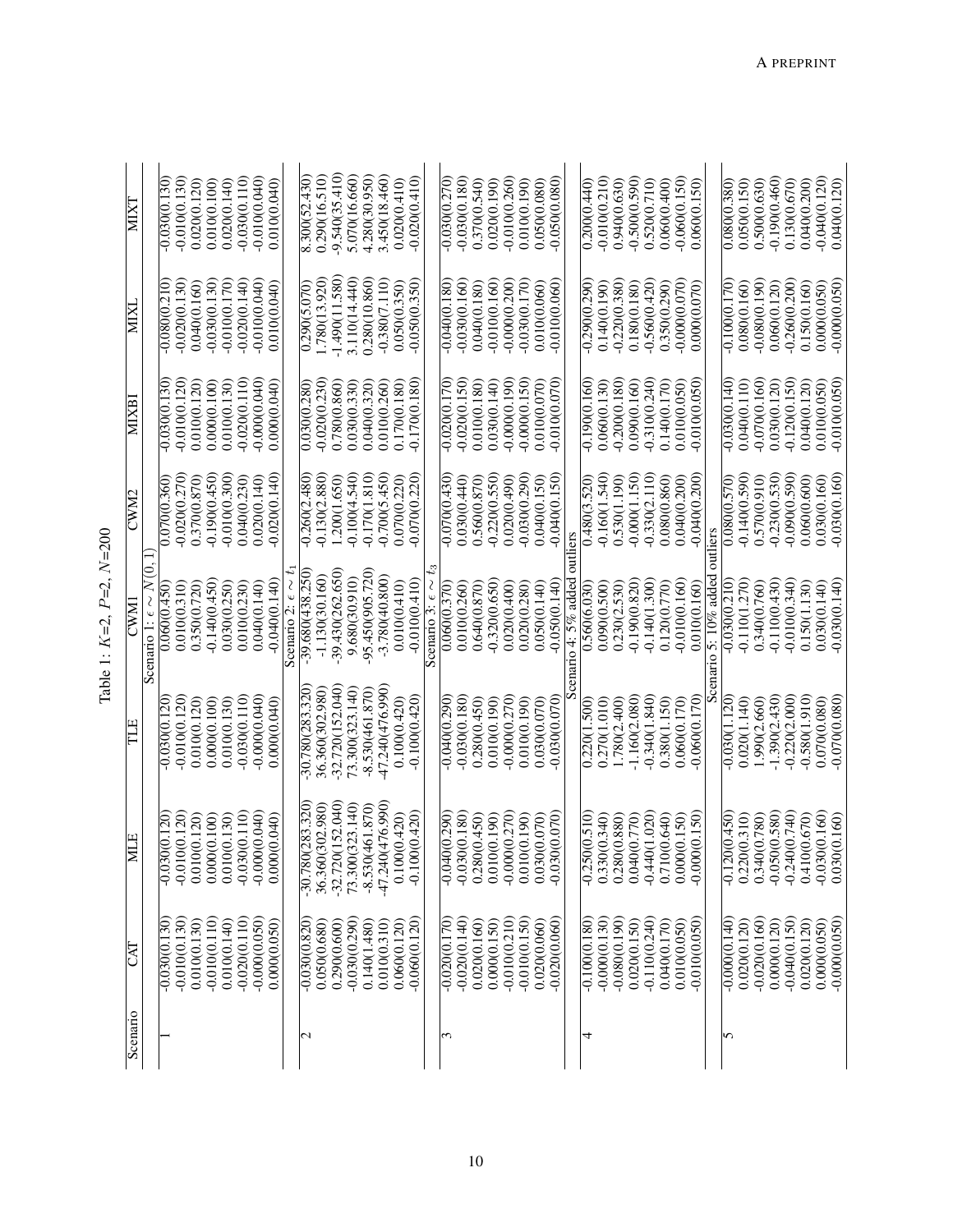| ă          |
|------------|
| ı          |
|            |
| <u>ીં,</u> |
| ά          |
|            |
| ાં<br>IJ   |
| ŗ<br>⊴     |
|            |
|            |
|            |
| rable      |
|            |

| Scenario                | CAT             | <b>MLE</b>                | TПЕ               | CWM                           | CWM2            | MIXBI           | MIXI              | <b>MIXT</b>      |
|-------------------------|-----------------|---------------------------|-------------------|-------------------------------|-----------------|-----------------|-------------------|------------------|
|                         |                 |                           |                   | Scenario 1: $\epsilon \sim N$ |                 |                 |                   |                  |
|                         | $-0.00000110$   | 0.000(0.100)              | 0.00000.100       | 0.020(0.110                   | $-0.00000.380$  | $-0.000(0.100)$ | $-0.00000.130$    | 0.00000.100      |
|                         | 0.000(0.090)    | 0.010(0.080)              | 0.010(0.080       | 0.020(0.100)                  | 0.010(0.110)    | 0.010(0.080)    | 0.010(0.100)      | 0.010(0.080)     |
|                         | 0.000(0.080)    | 0.000(0.080)              | 0.000(0.080)      | 0.250(0.610)                  | 0.290(0.570)    | 0.00000.080     | 0.020(0.100)      | 0.010(0.080)     |
|                         | $-0.020(0.080)$ | $-0.010(0.070)$           | $-0.010(0.070)$   | $-0.080(0.310)$               | $-0.070(0.260)$ | $-0.010(0.080)$ | $-0.030(0.100)$   | $-0.00000.090$   |
|                         | 0.010(0.100)    | 0.000(0.080)              | 0.000(0.080)      | 0.020(0.110)                  | 0.010(0.150)    | 0.000(0.090)    | $-0.00000.120$    | 0.000(0.080)     |
|                         | $-0.010(0.080)$ | $-0.000(0.080)$           | $-0.000(0.080)$   | 0.000(0.100)                  | $-0.00000.110$  | $-0.010(0.080)$ | $-0.010(0.090)$   | $-0.000(0.080)$  |
|                         | 0.000(0.030)    | 0.000(0.030)              | 0.00000.030       | 0.020(0.080)                  | 0.020(0.100)    | 0.000(0.030)    | $-0.000(0.030)$   | 0.000(0.030)     |
|                         | $-0.000(0.030)$ | $-0.000(0.030)$           | $-0.00000030$     | $-0.020(0.080)$               | $-0.020(0.100)$ | $-0.000(0.030)$ | 0.000(0.030)      | $-0.000(0.030)$  |
|                         |                 |                           |                   | Scenario 2: $\epsilon$        |                 |                 |                   |                  |
| $\overline{\mathsf{c}}$ | $-0.020(0.220)$ | $-0.710(43.750)$          | $-0.710(43.750)$  | 1.630(44.370)                 | $-0.010(0.720)$ | 0.00000.230     | $-7.310(84.040)$  | 1.000(12.990)    |
|                         | $-0.010(0.130)$ | $-4.470(73.010)$          | $-4.470(73.010)$  | $-9.330(92.790)$              | 0.110(1.090)    | 0.010(0.130)    | 20.000(207.170)   | $-0.190(15.170)$ |
|                         | 0.330(0.450)    | $-16.440(92.360)$         | $-16.440(92.360)$ | 28.470(84.080)                | 1.240(0.950)    | 0.93000.650     | $-12.320(67.180)$ | $-2.880(13.170)$ |
|                         | 0.000(0.160)    | 9.220(33.280)             | 9.220(33.280)     | 13.480(41.630)                | $-0.620(1.330)$ | 0.06000.160     | 31.680(296.340)   | 6.010(13.120)    |
|                         | 0.010(0.230)    | 3.840(67.430)             | 3.840(67.430)     | 0.260(45.000)                 | 0.160(1.150)    | $-0.010(0.210)$ | $-10.200(83.010)$ | 2.250(17.710)    |
|                         | $-0.020(0.130)$ | $-2.420(63.500)$          | $-2.420(63.500)$  | $-4.210(61.080)$              | $-0.150(1.200)$ | $-0.010(0.130)$ | 16.700(183.670)   | 0.290(18.170)    |
|                         | 0.100(0.110)    | 0.050(0.430)              | 0.050(0.430)      | 0.070(0.440)                  | 0.060(0.190)    | 0.220(0.120)    | 0.030(0.390)      | 0.090(0.420)     |
|                         | 0.100(0.110)    | $-0.050(0.430)$           | $-0.050(0.430)$   | $-0.070(0.440)$               | 0.060(0.190)    | $-0.220(0.120)$ | $-0.030(0.390)$   | $-0.090(0.420)$  |
|                         |                 |                           |                   | Scenario 3: $\epsilon$        |                 |                 |                   |                  |
| $\mathfrak{m}$          | $-0.010(0.130)$ | $0.0\overline{10(0.220)}$ | 0.010(0.220       | 0.05000.570)                  | $-0.00000.270$  | $-0.00000.130$  | $-0.010(0.140)$   | 0.020(0.220)     |
|                         | 0.010(0.110)    | 0.010(0.140)              | 0.010(0.140)      | $-0.030(0.270)$               | 0.080(0.820)    | 0.010(0.120)    | 0.020(0.120)      | 0.010(0.130)     |
|                         | 0.010(0.120)    | 0.200(0.350)              | 0.200(0.350)      | 0.800(0.760)                  | 0.570(0.850)    | 0.020(0.160)    | 0.020(0.130)      | 0.300(0.400)     |
|                         | 0.010(0.100)    | 0.010(0.150)              | 0.010(0.150)      | $-0.250(0.570)$               | $-0.110(0.770)$ | 0.030(0.090)    | 0.010(0.100)      | 0.030(0.130)     |
|                         | $-0.010(0.130)$ | $-0.010(0.190)$           | $-0.010(0.190)$   | 0.010(0.740)                  | $-0.030(0.210)$ | $-0.010(0.120)$ | $-0.010(0.120)$   | $-0.010(0.210)$  |
|                         | 0.000(0.110)    | $-0.00000.110$            | $-0.00000.110$    | $-0.090(0.530)$               | $-0.110(0.660)$ | 0.000(0.100)    | 0.010(0.110)      | $-0.000(0.120)$  |
|                         | 0.020(0.040)    | 0.020(0.050)              | 0.020(0.050)      | 0.060(0.160)                  | 0.070(0.160)    | 0.020(0.050)    | 0.00000.040)      | 0.040(0.060)     |
|                         | $-0.020(0.040)$ | 0(0.050)<br>$-0.02$       | $-0.020(0.050)$   | $-0.060(0.160)$               | $-0.070(0.160)$ | $-0.020(0.050)$ | $-0.00000000$     | $-0.040(0.060)$  |
|                         |                 |                           |                   | enario 4: $5\%$ add           | outliers        |                 |                   |                  |
| 4                       | $-0.050(0.120)$ | $-0.100(0.480)$           | $-0.010(0.740)$   | 0.390(2.590)                  | 0.170(1.220)    | $-0.170(0.120)$ | $-0.280(0.150)$   | 0.320(0.280)     |
|                         | 0.010(0.090)    | 0.270(0.320)              | $-0.010(0.560)$   | $-1.040(5.440)$               | $-0.290(2.220)$ | 0.070(0.090)    | 0.17000.120       | 0.030(0.120)     |
|                         | $-0.080(0.130)$ | 0.330(0.790)              | 2.160(1.730)      | 0.330(1.710)                  | 0.100(1.720)    | $-0.220(0.130)$ | $-0.290(0.180)$   | 1.010(0.400)     |
|                         | 0.020(0.090)    | 0.040(0.650)              | $-1.370(1.540)$   | 0.300(2.290)                  | 0.480(5.860)    | 0.090(0.100     | 0.180(0.140)      | $-0.500(0.550)$  |
|                         | $-0.130(0.180)$ | $-0.290(0.920)$           | $-0.130(1.140)$   | $-0.230(0.940)$               | $-0.00000720$   | $-0.350(0.170)$ | $-0.590(0.200)$   | 0.580(0.490)     |
|                         | 0.010(0.100)    | 0.570(0.610)              | 0.030(1.130)      | 0.210(1.540)                  | $-0.400(4.380)$ | 0.130(0.120)    | 0.330(0.150)      | 0.030(0.180)     |
|                         | 0.010(0.040)    | $-0.010(0.120)$           | 0.06000.160       | 0.050(0.200)                  | 0.00000.160     | 0.00000.040     | $-0.010(0.050)$   | $-0.080(0.130)$  |
|                         | 0.010(0.040)    | 0.010(0.120)              | $-0.060(0.160)$   | $-0.050(0.200)$               | $-0.000(0.160)$ | 0.000000000     | 0.010(0.050)      | 0.080(0.130      |
|                         |                 |                           |                   | cenario 5: $10\%$ add         | outliers        |                 |                   |                  |
| 5                       | $-0.010(0.110)$ | $-0.040(0.380)$           | $-0.160(1.290)$   | $-0.050(0.360)$               | $-0.030(0.250)$ | $-0.050(0.110)$ | $-0.110(0.130)$   | 0.180(0.250)     |
|                         | 0.010(0.090)    | 0.210(0.260)              | 0.010(1.220)      | $-0.020(0.600$                | $-0.010(0.350)$ | 0.030(0.090)    | 0.090(0.110)      | 0.040(0.160)     |
|                         | $-0.010(0.110)$ | 0.440(0.760)              | 1.480(2.270)      | 0.330(0.770)                  | 0.280(0.710)    | $-0.060(0.120)$ | $-0.090(0.120)$   | 0.730(0.590)     |
|                         | 0.010(0.080)    | $-0.070(0.610)$           | $-1.400(2.200)$   | $-0.09000440$                 | $-0.100(0.380)$ | 0.030(0.080)    | 0.070(0.100)      | $-0.210(0.400)$  |
|                         | $-0.010(0.120)$ | $-0.130(0.700)$           | 0.100(1.660)      | $-0.030(0.310)$               | $-0.010(0.180)$ | $-0.100(0.130)$ | $-0.200(0.130)$   | 0.370(0.430)     |
|                         | 0.010(0.080)    | 0.360(0.450)              | 0.250(1.430)      | 0.05000.500                   | 0.020(0.180)    | 0.050(0.090)    | 0.140(0.110)      | 0.040(0.310)     |
|                         | 0.000(0.030)    | $-0.020(0.130)$           | 0.050(0.160)      | 0.030(0.120)                  | 0.01000.110     | 0.00000.030     | $-0.00000000$     | $-0.020(0.120)$  |
|                         | $-0.000(0.030)$ | 0(0.130)<br>0.020         | $-0.050(0.160)$   | $-0.030(0.120)$               | $-0.010(0.110)$ | $-0.00000030$   | 0.000(0.040)      | 0.020(0.120)     |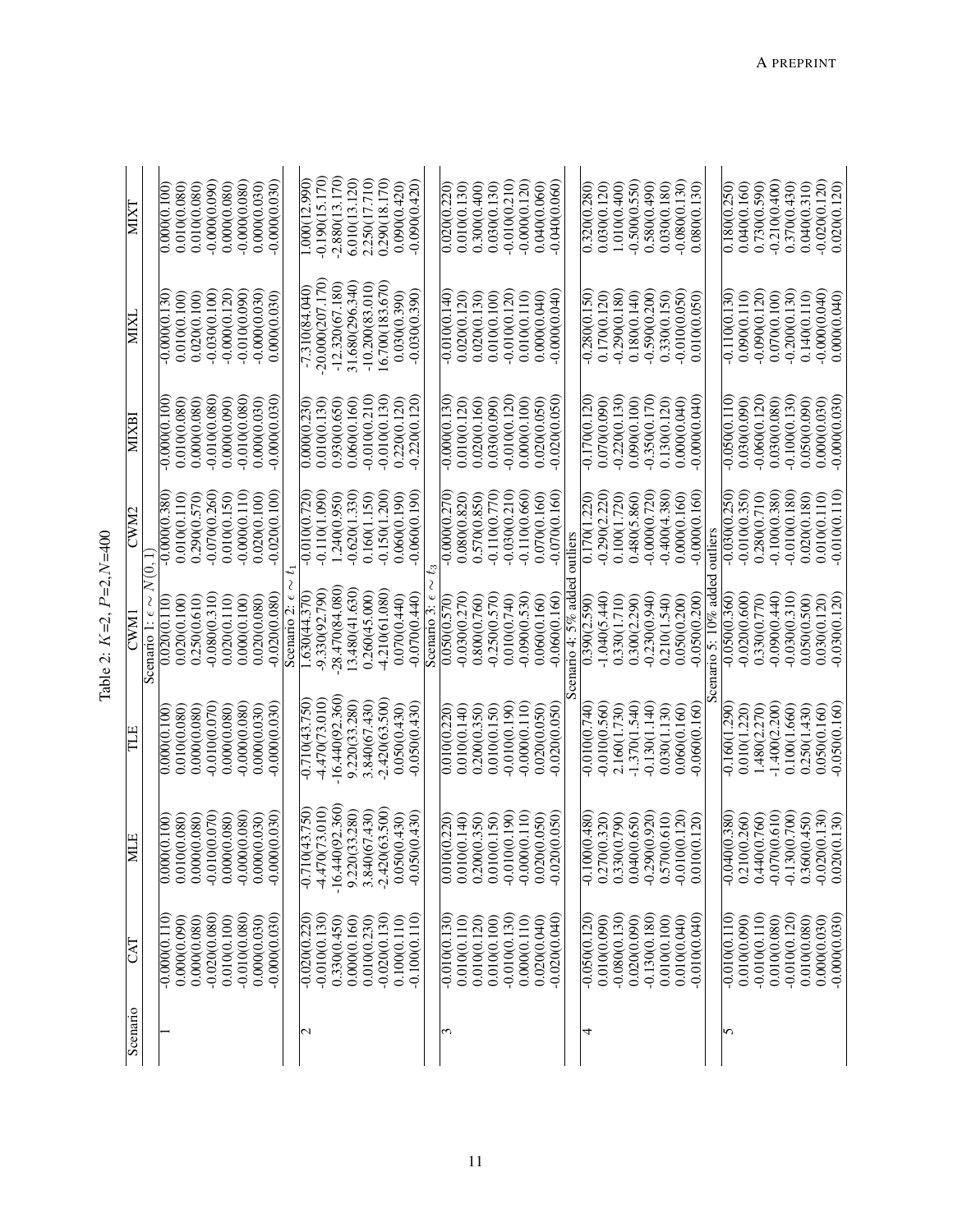| Scenario | KD                              | 闫                                        | ΗH                             | Š                               | CWM2                            | MIXB                           | NIX                             | ΜХΙ                             |
|----------|---------------------------------|------------------------------------------|--------------------------------|---------------------------------|---------------------------------|--------------------------------|---------------------------------|---------------------------------|
|          |                                 |                                          |                                | Scenario 1: $\epsilon \sim N(0$ |                                 |                                |                                 |                                 |
|          | $-0.040(0.290)$                 | 1,430)<br>$-0.080($                      | $-0.080(0.430)$                | $-0.330(0.510)$                 | $-0.440(0.470)$                 | $-0.060(0.330)$                | $-0.180(0.320)$                 | $-0.170(0.430)$                 |
|          | $-0.020(0.170)$                 | 0.030(0.250)                             | 0.030(0.250)                   | 0.010(0.330)                    | 0.030(0.440)                    | $-0.020(0.170)$                | 0.00000.210                     | 0.040(0.220)                    |
|          | $-0.020(0.300)$                 | .550)<br>0.190(0.                        | 0.190(0.550)                   | 0.770(0.710)                    | 0.860(0.720)                    | 0.090(0.390)                   | 0.270(0.410)                    | 0.310(0.720)                    |
|          | 0.040(0.330)                    | .530)<br>0.090(0.                        | 0.090(0.530)                   | 0.360(0.720)                    | 0.360(0.880)                    | $-0.010(0.240)$                | $-0.040(0.260)$                 | 0.040(0.430)                    |
|          | 0.020(0.160)                    | 0.030(0.160)                             | 0.030(0.160)                   | $-0.100(0.400)$                 | $-0.180(0.510)$                 | 0.030(0.140)                   | $-0.000(0.170)$                 | 0.070(0.280)                    |
|          | 0.030(0.270)                    | 0.330(0.890)                             | 0.330(0.890)                   | 0.600(1.200)                    | 0.740(1.160)                    | 0.120(0.560)                   | 0.170(0.380)                    | 0.520(1.010)                    |
|          | 0.010(0.080)                    | 0.030(0.100)                             | 0.030(0.100)                   | 0.06000.140)                    | 0.050(0.140)                    | 0.010(0.100)                   | 0.010(0.070)                    | 0.050(0.120)                    |
|          | $-0.010(0.060)$                 | 080<br>$-0.030(0)$                       | $-0.030(0.080)$                | $-0.040(0.110)$                 | $-0.060(0.120)$                 | $-0.010(0.070)$                | $-0.000(0.060)$                 | $-0.030(0.090)$                 |
|          | $-0.000(0.090)$                 | $-0.000(0.080)$                          | $-0.000(0.080$                 | $-0.010(0.130)$                 | 0.000(0.130)                    | $-0.000(0.100)$                | $-0.000(0.090$                  | $-0.020(0.110)$                 |
|          |                                 |                                          |                                | Scenario 2: $\epsilon$          |                                 |                                |                                 |                                 |
| 2        | 0.080(1.380)                    | 7.190(36.260)                            | 7.190(36.260)                  | 7.140(75.550)                   | $-0.360(1.470)$                 | $-0.240(0.740)$                | 14.400(92.190)                  | $-0.230(8.140)$                 |
|          | 0.140(0.590)                    | 10.580(127.780)                          | 10.580(127.780)                | 13.280(66.830)                  | $-0.190(1.530)$                 | $-0.070(0.350)$                | 29.740(172.710)                 | 2.110(14.780)                   |
|          | 0.500(1.030)                    | $-22.530(74.610)$                        | $-22.530(74.610)$              | $-12.070(49.140)$               | 0.100(3.500)                    | 0.450(2.540)                   | -41.960(132.220)                | $-1.460(5.950)$                 |
|          | 0.360(0.960)                    | $-9.090(27.760)$                         | $-9.090(27.760)$               | 43.040(188.940)                 | 0.240(2.750)                    | 0.570(0.890)                   | $-39.440(208.580)$              | $-4.210(12.880)$                |
|          | $-0.010(0.460)$                 | 48.320(145.340)                          | 48.320(145.340)                | 21.960(98.690)                  | $-0.190(1.670)$                 | $-0.190(0.640)$                | 42.380(142.150)                 | 6.830(18.380)                   |
|          | 0.480(1.280)                    | $-12.550(82.170)$                        | $-12.550(82.170)$              | 2.500(29.920)                   | 0.050(3.620)                    | 0.540(1.080)                   | $-27.790(142.750)$              | 0.690(3.730)                    |
|          | 0.040(0.130)                    | 0.060(0.270)                             | 0.060(0.270)                   | 0.030(0.250)                    | 0.060(0.160)                    | 0.050(0.190)                   | 0.080(0.310)                    | 0.020(0.210)                    |
|          | $-0.090(0.090)$<br>0.050(0.130) | 1.260)<br>0.050(0.260)<br>$-0.110(0)$    | $-0.110(0.260)$<br>0.05000.260 | $-0.120(0.230)$<br>0.090(0.270) | $-0.090(0.160)$<br>0.030(0.170) | $-0.090(0.170)$<br>0.040(0.190 | $-0.130(0.270)$<br>0.050(0.290) | $-0.080(0.180)$<br>0.060(0.200) |
|          |                                 |                                          |                                |                                 |                                 |                                |                                 |                                 |
|          |                                 |                                          |                                | Scenario 3: $\epsilon$          |                                 |                                |                                 |                                 |
| 3        | 0.040(0.530)                    | $\frac{600}{500}$<br>$\frac{130(1)}{20}$ | 0.130(1.600)                   | $-0.120(0.900)$                 | $-0.390(0.640)$                 | $-0.170(0.470)$                | $-0.260(0.450)$                 | $-0.250(0.590)$                 |
|          | 0.070(0.390)                    | <b>620</b><br>0.310(2)                   | 0.310(2.620)                   | $-0.090(0.480)$                 | 0.050(0.420)                    | 0.040(0.240)                   | 0.030(0.290)                    | 0.070(0.300)                    |
|          | 0.130(0.600)                    | .580)<br>0.520(1                         | 0.520(1.580)                   | 0.720(0.890)                    | 0.780(0.650)                    | 0.340(0.670)                   | 0.400(0.660)                    | 0.570(0.760)                    |
|          | 0.110(0.390)                    | .520)<br>0.120(1.                        | 0.120(1.520)                   | 0.480(1.080)                    | 0.330(0.740)                    | 0.020(0.360)                   | $-0.020(0.380)$                 | 0.220(0.770)                    |
|          | 0.000(0.190)                    | .650)<br>0.460(1.                        | 0.460(1.650)                   | $-0.230(0.590)$                 | $-0.220(0.460)$                 | 0.070(0.230)                   | 0.010(0.240)                    | 0.050(0.330)                    |
|          | 0.200(0.780)                    | 0.310(2.030)                             | 0.310(2.030)                   | 0.500(1.190)                    | 0.490(1.010)                    | 0.340(0.880)                   | 0.190(0.810)                    | 0.550(1.310)                    |
|          | 0.010(0.100)                    | 0.010(0.190)                             | 0.010(0.190)                   | 0.030(0.150)                    | 0.020(0.150)                    | 0.010(0.150)                   | 0.010(0.110)                    | 0.030(0.140)                    |
|          | $-0.030(0.080)$                 | 130)<br>$-0.070(0)$                      | $-0.070(0.130)$                | $-0.050(0.130)$                 | $-0.050(0.120)$                 | $-0.040(0.090)$                | $-0.010(0.080)$                 | $-0.060(0.110)$                 |
|          | 0.030(0.110)                    | 0.060(0.170)                             | 0.060(0.170                    | 0.020(0.140)                    | 0.030(0.150)                    | 0.040(0.160)                   | 0.000(0.110)                    | 0.030(0.140                     |
|          |                                 |                                          |                                | Scenario 4: $5%$ added          | outliers                        |                                |                                 |                                 |
|          | $-0.420(0.480)$                 | ,890)<br>$-1.3000$                       | $-0.630(1.590)$                | 0.180(4.760)                    | $-0.470(1.010$                  | $-0.910(0.630)$                | $-1.150(0.840)$                 | $-0.810(0.450)$                 |
|          | 0.110(0.420)                    | 0.720(0.770)                             | $-0.450(1.530)$                | $-0.270(1.360)$                 | $-0.110(0.710)$                 | 0.260(0.500)                   | 0.380(0.560)                    | 0.140(0.330)                    |
|          | 0.300(0.590)                    | 0.190(1.690)                             | 0.980(1.370)                   | 0.880(0.760)                    | 0.890(0.690)                    | 0.510(1.070)                   | 0.290(1.370)                    | 1.160(0.650)                    |
|          | $-0.200(0.550)$                 | $-0.430(1.730)$                          | 1.520(2.690)                   | $-0.440(3.050)$                 | 0.250(1.020)                    | $-0.330(1.200)$                | $-0.650(1.360)$                 | 0.360(0.730)                    |
|          | 0.180(0.560)                    | 0.890(0.970)                             | $-0.910(2.240)$                | 0.170(1.140)                    | 0.010(0.810)                    | 0.450(0.670)                   | 0.480(0.610)                    | 0.170(0.380)                    |
|          | 0.260(0.900)                    | (014.1)<br>$-0.780(2)$                   | 0.900(2.280)                   | 0.390(1.480)                    | 0.630(1.140)                    | 0.340(1.750)                   | $-0.670(2.650)$                 | 0.430(1.290)                    |
|          | 0.030(0.120)                    | 0.110(0.210)                             | 0.010(0.160)                   | 0.020(0.170)                    | 0.050(0.130)                    | 0.120(0.140)                   | 0.050(0.170)                    | 0.120(0.170)                    |
|          | $-0.010(0.100)$                 | 0.120<br>$-0.090(0)$                     | $-0.020(0.160)$                | $-0.070(0.140)$                 | $-0.070(0.140)$                 | $-0.040(0.100)$                | $-0.030(0.140)$                 | $-0.040(0.090)$                 |
|          | $-0.020(0.100)$                 | $-0.020(0.250)$                          | 0.010(0.150                    | 0.050(0.150)                    | 0.020(0.160)                    | $-0.080(0.130)$                | $-0.020(0.160)$                 | $-0.080(0.180)$                 |
|          |                                 |                                          |                                | cenario 5: $10\%$ add           | outliers                        |                                |                                 |                                 |
| 5        | $-0.140(0.410)$                 | $\frac{1950}{250}$<br>$-0.810(0)$        | $-0.620(1.270)$                | 0.720(8.710)                    | $-0.270(1.140)$                 | $-0.440(0.370)$                | $-0.770(0.590)$                 | $-0.600(0.610)$                 |
|          | 0.030(0.170)                    | 0.530(0.830)                             | $-0.870(1.160)$                | $-0.030(0.410)$                 | $-0.060(0.560)$                 | 0.090(0.270)                   | 0.390(0.580)                    | 0.190(0.530)                    |
|          | 0.090(0.420)                    | (620)<br>0.390(1.                        | 0.790(1.350)                   | 0.700(0.970)                    | 0.670(0.660)                    | 0.340(0.600)                   | 0.590(1.240)                    | 0.890(1.110)                    |
|          | $-0.160(0.390)$                 | 0.330(1.570)                             | 0.930(2.040)                   | $-0.420(5.000)$                 | 0.400(1.080)                    | $-0.100(0.360)$                | $-0.140(0.930)$                 | 0.550(1.050)                    |
|          | 0.030(0.250)                    | 0.620(1.090)                             | $-2.060(2.550)$                | 0.00000440                      | $-0.120(0.530)$                 | 0.150(0.460)                   | 0.430(0.680)                    | 0.190(0.540)                    |
|          | 0.090(0.520)                    | .560<br>$-0.590(2)$                      | 0.350(2.110)                   | 0.480(1.290)                    | 0.400(1.200)                    | 0.270(0.770)                   | 0.080(2.460)                    | $-0.020(2.020)$                 |
|          | $-0.000(0.090)$                 | 0.110(0.230)                             | $-0.010(0.180)$                | 0.05000.1301                    | 0.040(0.150)                    | 0.060(0.130)                   | 0.090(0.150)                    | 0.060(0.220)                    |
|          | 0.000(0.060)                    | 150<br>$-0.080(0)$                       | $-0.000(0.200)$                | $-0.060(0.110)$                 | $-0.050(0.130)$                 | $-0.010(0.090)$                | $-0.070(0.170)$                 | $-0.040(0.130)$                 |
|          | $-0.000(0.100)$                 | (250)<br>$-0.020(0)$                     | 0.010(0.170)                   | 0.000(0.120)                    | 0.010(0.140)                    | $-0.060(0.120)$                | $-0.020(0.150)$                 | $-0.010(0.240)$                 |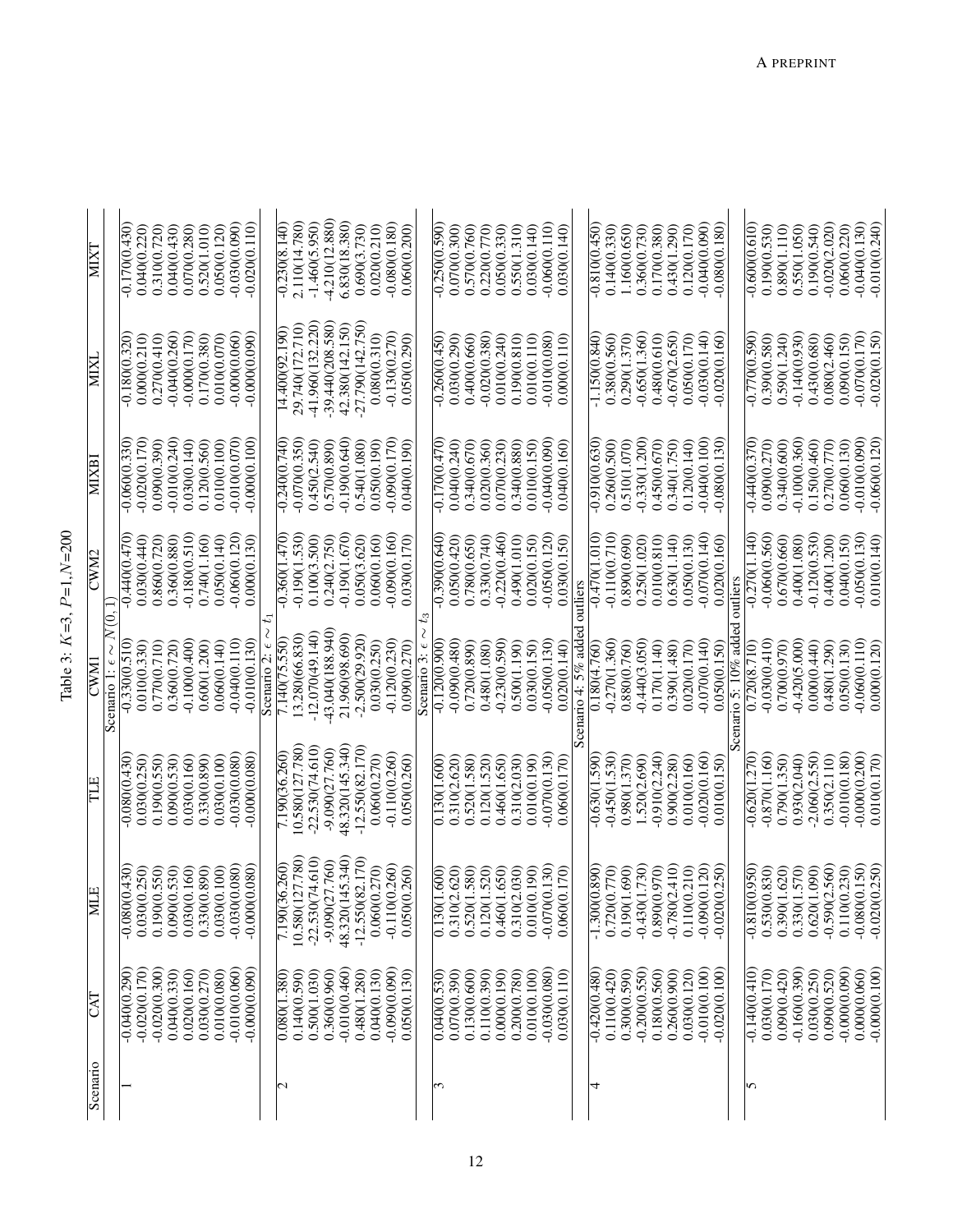| Scenario          | CAT                        | MLE                | ПE                 | <b>EXN</b>                       | CWM2            | MIXB            | NIXI               | MIXT            |
|-------------------|----------------------------|--------------------|--------------------|----------------------------------|-----------------|-----------------|--------------------|-----------------|
|                   |                            |                    |                    | Scenario 1: $\epsilon \sim N(C)$ |                 |                 |                    |                 |
|                   | $-0.000(0.220)$            | $-0.080(0.320)$    | $-0.080(0.320)$    | $-0.310(0.580)$                  | $-0.370(0.500)$ | $-0.030(0.200)$ | $-0.140(0.230)$    | $-0.080(0.250)$ |
|                   | 0.010(0.170)               | 0.020(0.180)       | 0.020(0.180)       | $-0.040(0.360)$                  | $-0.050(0.400)$ | $-0.00000.110$  | $-0.00000130$      | 0.00000.110     |
|                   | 0.040(0.360)               | 0.160(0.510)       | 0.160(0.510)       | 0.900(0.660)                     | 0.800(0.730)    | 0.010(0.200)    | 0.160(0.250)       | 0.070(0.310)    |
|                   | 0.090(0.180)               | 0.100(0.450)       | 0.100(0.450)       | 0.530(0.780)                     | 0.530(0.870)    | 0.010(0.150)    | $-0.030(0.190)$    | $-0.020(0.170)$ |
|                   | 0.010(0.110)               | 0.020(0.120)       | 0.020(0.120)       | $-0.040(0.390)$                  | $-0.090(0.510)$ | 0.020(0.090)    | 0.010(0.110)       | 0.020(0.130)    |
|                   | $-0.020(0.460)$            | 0.210(0.760)       | 0.210(0.760)       | 0.630(1.130)                     | 0.700(1.180)    | $-0.030(0.180)$ | 0.070(0.210)       | 0.090(0.390)    |
|                   | 0.010(0.070)               | 0.020(0.100)       | 0.020(0.100)       | 0.060(0.150)                     | 0.080(0.150)    | 0.000(0.060)    | 0.000(0.050)       | 0.010(0.070)    |
|                   | $-0.010(0.060)$            | $-0.020(0.060)$    | $-0.020(0.060)$    | $-0.060(0.110)$                  | $-0.070(0.130)$ | 0.000(0.040)    | 0.00000000         | $-0.000(0.050)$ |
|                   | 0.000(0.070)               | $-0.00000000$      | $-0.00000000$      | 0.000(0.110)                     | $-0.010(0.110)$ | $-0.000(0.070)$ | $-0.000(0.060)$    | $-0.010(0.070)$ |
|                   |                            |                    |                    | Scenario 2: $\epsilon \sim$      |                 |                 |                    |                 |
| $\mathbf{\Omega}$ | $-0.060(1.060)$            | 52.300(421.560)    | 52.300(421.560)    | 210.880(2052.960)                | 0.420(3.520)    | $-0.400(0.500)$ | 215.860(1933.390)  | 2.760(12.470)   |
|                   | 0.090(0.510)               | 14.380(125.220)    | 14.380(125.220)    | $-1.850(69.520)$                 | 0.170(1.950)    | $-0.030(0.300)$ | 192.110(1939.830)  | 0.430(6.240)    |
|                   | 0.850(0.750)               | $-37.930(147.630)$ | $-37.930(147.630)$ | $-21.000(71.890)$                | 0.670(1.300)    | 0.920(0.670)    | $-66.660(389.220)$ | $-1.250(5.190)$ |
|                   | 0.500(0.920)               | $-81.630(437.820)$ | $-81.630(437.820)$ | 435.630(4236.130)                | 0.150(3.780)    | 0.520(0.870)    | 291.150(3140.910)  | 4.990(13.140)   |
|                   | 0.020(0.350)               | 74.650(183.210)    | 74.650(183.210)    | 38.330(147.010)                  | $-0.440(0.970)$ | $-0.10000410$   | 390.210(3137.850)  | 3.780(14.810)   |
|                   | 0.660(1.130)               | $-13.880(108.340)$ | $-13.880(108.340)$ | $-0.010(30.140)$                 | 0.510(1.260)    | 0.580(0.860)    | 12.430(223.510)    | $-0.460(5.600)$ |
|                   | 0.030(0.150)               | 0.070(0.320)       | 0.070(0.320)       | 0.030(0.260)                     | 0.040(0.170)    | 0.030(0.160)    | 0.020(0.310)       | 0.060(0.230)    |
|                   | $-0.090(0.100)$            | $-0.140(0.270)$    | $-0.140(0.270)$    | $-0.070(0.300)$                  | $-0.080(0.150)$ | $-0.110(0.180)$ | $-0.120(0.300)$    | $-0.100(0.180)$ |
|                   | 0.060(0.150)               | 0.070(0.310)       | 0.070(0.310)       | 0.040(0.270)                     | 0.040(0.160     | 0.080(0.200)    | 0.100(0.340)       | 0.040(0.220)    |
|                   |                            |                    |                    | Scenario 3: $\epsilon$           |                 |                 |                    |                 |
| ↶                 | 0.100(0.320)               | $-0.450(1.120$     | $-0.450(1.120)$    | $-0.420(0.740)$                  | $-0.340(0.560)$ | $-0.110(0.370)$ | $-0.160(0.310)$    | $-0.60000400$   |
|                   | $-0.040(0.160)$            | 0.140(1.180)       | 0.140(1.180)       | $-0.160(0.970)$                  | 0.020(0.370)    | $-0.030(0.170)$ | $-0.030(0.170)$    | $-0.020(0.470)$ |
|                   | $-0.000(0.250)$            | $-1.620(20.930)$   | $-1.620(20.930)$   | 0.860(1.100)                     | 0.690(0.670)    | 0.130(0.450)    | $-1.840(20.780)$   | 1.000(0.790)    |
|                   | 0.150(0.430)               | 0.200(2.030)       | 0.200(2.030)       | 0.570(0.740)                     | 0.600(0.780)    | 0.030(0.330)    | $-0.030(0.210)$    | 0.430(0.600)    |
|                   | $-0.010(0.130)$            | 0.250(1.400)       | 0.250(1.400)       | $-0.190(1.330)$                  | $-0.220(0.420)$ | 0.030(0.130)    | 0.010(0.170)       | 0.020(0.500)    |
|                   | 0.010(0.360)               | $-2.110(28.490$    | $-2.110(28.490)$   | 0.610(1.250)                     | 0.490(1.060)    | 0.150(0.490)    | $-2.680(28.370)$   | 1.240(1.220)    |
|                   | 0.010(0.070)               | 0.090(0.190)       | 0.090(0.190)       | 0.040(0.150)                     | 0.070(0.150)    | 0.030(0.120)    | 0.010(0.080)       | 0.140(0.140)    |
|                   | $-0.020(0.060)$            | $-0.090(0.130)$    | $-0.090(0.130)$    | $-0.060(0.130)$                  | $-0.070(0.120)$ | $-0.030(0.080)$ | $-0.010(0.060)$    | $-0.090(0.120)$ |
|                   | 0.020(0.070)               | $-0.010(0.180)$    | $-0.010(0.180)$    | 0.020(0.150)                     | 0.010(0.140)    | $-0.000(0.140)$ | $-0.000(0.080)$    | $-0.050(0.130)$ |
|                   |                            |                    |                    | Scenario 4: 5% added             | outliers        |                 |                    |                 |
|                   | $-0.\overline{400(0.490)}$ | $-1.280(0.940)$    | $-0.540(0.920)$    | 0.310(4.980)                     | $-0.510(0.420)$ | $-0.850(0.570)$ | $-1.120(0.670)$    | -0.770(0.420    |
|                   | 0.070(0.380)               | 0.620(0.640)       | $-0.370(1.010)$    | $-0.380(1.010)$                  | $-0.110(0.420)$ | 0.250(0.470)    | 0.570(0.630)       | 0.120(0.240)    |
|                   | 0.270(0.470)               | 0.460(1.670)       | 1.060(1.240)       | 0.990(0.590)                     | 0.880(0.780)    | 0.500(0.820)    | 0.580(1.500)       | 1.410(0.600)    |
|                   | $-0.330(0.630)$            | $-0.530(1.960)$    | 1.950(1.760)       | $-0.430(3.360)$                  | 0.460(0.770)    | $-0.370(1.130)$ | $-0.520(1.200)$    | 0.440(0.730)    |
|                   | 0.110(0.400)               | 0.770(0.790)       | $-1.210(1.700)$    | 0.240(1.010)                     | $-0.080(0.460)$ | 0.380(0.570)    | 0.680(0.690)       | 0.130(0.210)    |
|                   | 0.140(0.560)               | $-0.740(2.460)$    | 0.910(1.960)       | 0.550(1.370)                     | 0.690(1.260)    | 0.330(1.280)    | $-0.200(2.920)$    | 0.670(1.120)    |
|                   | 0.020(0.090)               | 0.100(0.220)       | 0.030(0.140)       | 0.050(0.150)                     | 0.080(0.140)    | 0.110(0.120)    | 0.080(0.180)       | 0.150(0.150)    |
|                   | $-0.010(0.060)$            | $-0.070(0.100$     | $-0.030(0.160)$    | $-0.060(0.130)$                  | $-0.070(0.130)$ | $-0.010(0.090)$ | $-0.070(0.160)$    | $-0.030(0.070)$ |
|                   | $-0.010(0.080)$            | $-0.030(0.230)$    | 0.00000.150        | 0.010(0.140)                     | $-0.010(0.130)$ | $-0.10000.110$  | $-0.010(0.150)$    | $-0.110(0.160)$ |
|                   |                            |                    |                    | Scenario 5: 10% add              | outliers        |                 |                    |                 |
| S                 | $-0.060(0.270)$            | $-1.060(0.950)$    | $-0.660(1.410)$    | 0.100(5.540)                     | $-0.350(0.570)$ | $-0.530(0.380)$ | $-0.870(0.600)$    | $-0.670(0.640)$ |
|                   | 0.030(0.160)               | 0.320(0.480)       | $-0.270(1.340)$    | $-0.070(0.380)$                  | $-0.090(0.330)$ | 0.050(0.150)    | 0.260(0.460)       | 0.130(0.420)    |
|                   | 0.040(0.260)               | 0.580(1.480)       | 1.330(1.260)       | 0.850(0.600)                     | 0.770(0.630)    | 0.310(0.530)    | 0.560(0.900)       | 1.270(0.550)    |
|                   | 0.010(0.210)               | $-0.220(1.970)$    | 1.080(2.750)       | $-0.290(3.430)$                  | 0.370(0.790)    | $-0.140(0.710)$ | $-0.400(0.930)$    | 0.610(0.920     |
|                   | 0.020(0.120)               | 0.310(0.420)       | $-1.390(2.090)$    | 0.000(0.440)                     | $-0.070(0.480)$ | 0.110(0.250)    | 0.320(0.700)       | 0.160(0.430)    |
|                   | $-0.030(0.370)$            | $-0.660(2.260)$    | 0.740(2.180)       | 0.470(1.200)                     | 0.480(1.040)    | 0.170(0.600)    | $-0.060(1.820)$    | 0.400(1.220)    |
|                   | 0.000(0.060)               | 0.090(0.250)       | 0.040(0.160)       | 0.050(0.140)                     | 0.040(0.150)    | 0.060(0.120)    | 0.030(0.160)       | 0.100(0.220)    |
|                   | $-0.000(0.040)$            | $-0.040(0.110)$    | $-0.010(0.170)$    | $-0.030(0.120)$                  | $-0.040(0.130)$ | 0.010(0.060)    | $-0.030(0.140)$    | $-0.030(0.100)$ |
|                   | $-0.000(0.070)$            | $-0.050(0.250)$    | $-0.030(0.180)$    | $-0.020(0.120)$                  | 0.010(0.140)    | $-0.070(0.120)$ | $-0.000(0.140)$    | $-0.070(0.220)$ |

Table 4:  $K=3$ ,  $P=1$ ,  $N=400$ 

Table 4:  $K=3$ ,  $P=1, N=400$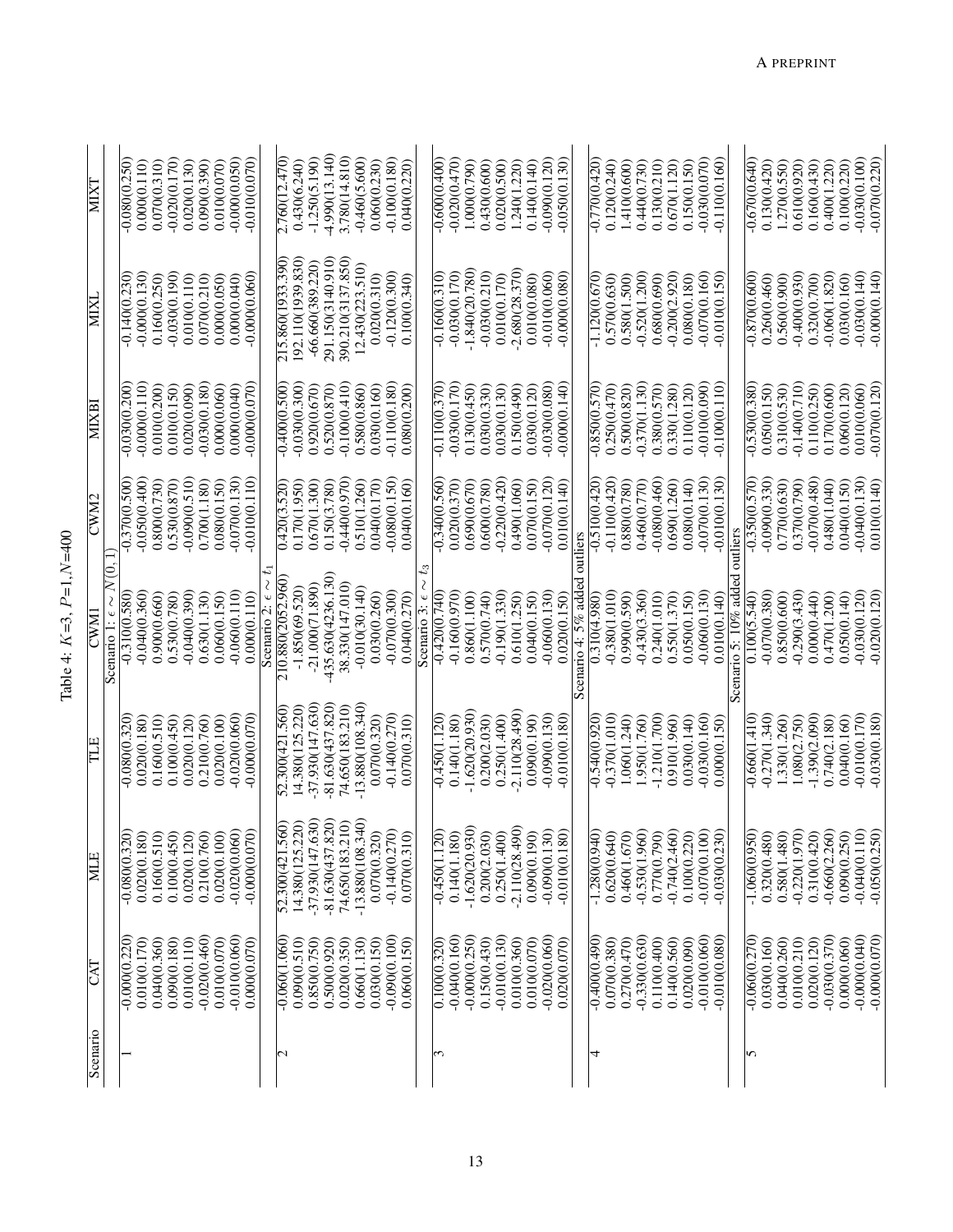## References

- <span id="page-13-0"></span>[1] Stephen Goldfeld and Richard Quandt. The estimation of structural shifts by switching regressions. In *Annals of Economic and Social Measurement, Volume 2, number 4*, pages 475–485. NBER, 1973.
- <span id="page-13-1"></span>[2] Dankmar Böhning. *Computer-assisted analysis of mixtures and applications: meta-analysis, disease mapping and others*, volume 81. CRC press, 1999.
- <span id="page-13-2"></span>[3] Christian Hennig. Identifiablity of models for clusterwise linear regression. *Journal of Classification*, 17(2), 2000.
- <span id="page-13-3"></span>[4] Wenxin Jiang and Martin A Tanner. Hierarchical mixtures-of-experts for exponential family regression models: approximation and maximum likelihood estimation. *Annals of Statistics*, pages 987–1011, 1999.
- <span id="page-13-4"></span>[5] Geoffrey J McLachlan and David Peel. *Finite mixture models*. John Wiley & Sons, 2004.
- <span id="page-13-5"></span>[6] Lei Xu and Michael I Jordan. On convergence properties of the em algorithm for gaussian mixtures. *Neural computation*, 8(1):129–151, 1996.
- <span id="page-13-6"></span>[7] Sylvia Frühwirth-Schnatter. *Finite mixture and Markov switching models*. Springer Science & Business Media, 2006.
- <span id="page-13-7"></span>[8] Chun Yu, Weixin Yao, and Guangren Yang. A selective overview and comparison of robust mixture regression estimators. *International Statistical Review*, 88(1):176–202, 2020.
- <span id="page-13-8"></span>[9] Marianthi Markatou. Mixture models, robustness, and the weighted likelihood methodology. *Biometrics*, 56(2):483–486, 2000.
- <span id="page-13-9"></span>[10] Hong-bin Shen, Jie Yang, and Shi-tong Wang. Outlier detecting in fuzzy switching regression models. In *International Conference on Artificial Intelligence: Methodology, Systems, and Applications*, pages 208–215. Springer, 2004.
- <span id="page-13-10"></span>[11] Xiuqin Bai, Weixin Yao, and John E Boyer. Robust fitting of mixture regression models. *Computational Statistics & Data Analysis*, 56(7):2347–2359, 2012.
- <span id="page-13-11"></span>[12] Shaheena Bashir and EM Carter. Robust mixture of linear regression models. *Communications in Statistics-Theory and Methods*, 41(18):3371–3388, 2012.
- <span id="page-13-12"></span>[13] Weixing Song, Weixin Yao, and Yanru Xing. Robust mixture regression model fitting by laplace distribution. *Computational Statistics & Data Analysis*, 71:128–137, 2014.
- <span id="page-13-13"></span>[14] Weixin Yao, Yan Wei, and Chun Yu. Robust mixture regression using the t-distribution. *Computational Statistics & Data Analysis*, 71:116–127, 2014.
- <span id="page-13-14"></span>[15] David Peel and Geoffrey J McLachlan. Robust mixture modelling using the t distribution. *Statistics and computing*, 10(4):339–348, 2000.
- <span id="page-13-15"></span>[16] Chun Yu, Weixin Yao, and Kun Chen. A new method for robust mixture regression. *Canadian Journal of Statistics*, 45(1):77–94, 2017.
- <span id="page-13-16"></span>[17] Neyko Neykov, Peter Filzmoser, R Dimova, and Plamen Neytchev. Robust fitting of mixtures using the trimmed likelihood estimator. *Computational Statistics & Data Analysis*, 52(1):299–308, 2007.
- <span id="page-13-17"></span>[18] Gilles Celeux and Gérard Govaert. A classification em algorithm for clustering and two stochastic versions. *Computational statistics & Data analysis*, 14(3):315–332, 1992.
- <span id="page-13-18"></span>[19] Fatma Zehra Dogru and Olcay Arslan. Robust mixture regression modeling using the least trimmed squares ˘ (lts)-estimation method. *Communications in Statistics-Simulation and Computation*, 47(7):2184–2196, 2018.
- <span id="page-13-19"></span>[20] Peter J Rousseeuw. Least median of squares regression. *Journal of the American statistical association*, 79(388):871–880, 1984.
- <span id="page-13-20"></span>[21] Luis Angel García-Escudero, Alfonso Gordaliza, Agustín Mayo-Íscar, and Roberto San Martín. Robust clusterwise linear regression through trimming. *Computational Statistics & Data Analysis*, 54(12):3057–3069, 2010.
- <span id="page-13-21"></span>[22] Luis Angel García-Escudero, Alfonso Gordaliza, Francesca Greselin, Salvatore Ingrassia, and Agustín Mayo-Íscar. Robust estimation of mixtures of regressions with random covariates, via trimming and constraints. *Statistics and Computing*, 27(2):377–402, 2017.
- <span id="page-13-22"></span>[23] Justin Guinney, Rodrigo Dienstmann, Xin Wang, Aurélien De Reyniès, Andreas Schlicker, Charlotte Soneson, Laetitia Marisa, Paul Roepman, Gift Nyamundanda, Paolo Angelino, et al. The consensus molecular subtypes of colorectal cancer. *Nature medicine*, 21(11):1350–1356, 2015.
- <span id="page-13-23"></span>[24] Susana Faria and Gilda Soromenho. Fitting mixtures of linear regressions. *Journal of Statistical Computation and Simulation*, 80(2):201–225, 2010.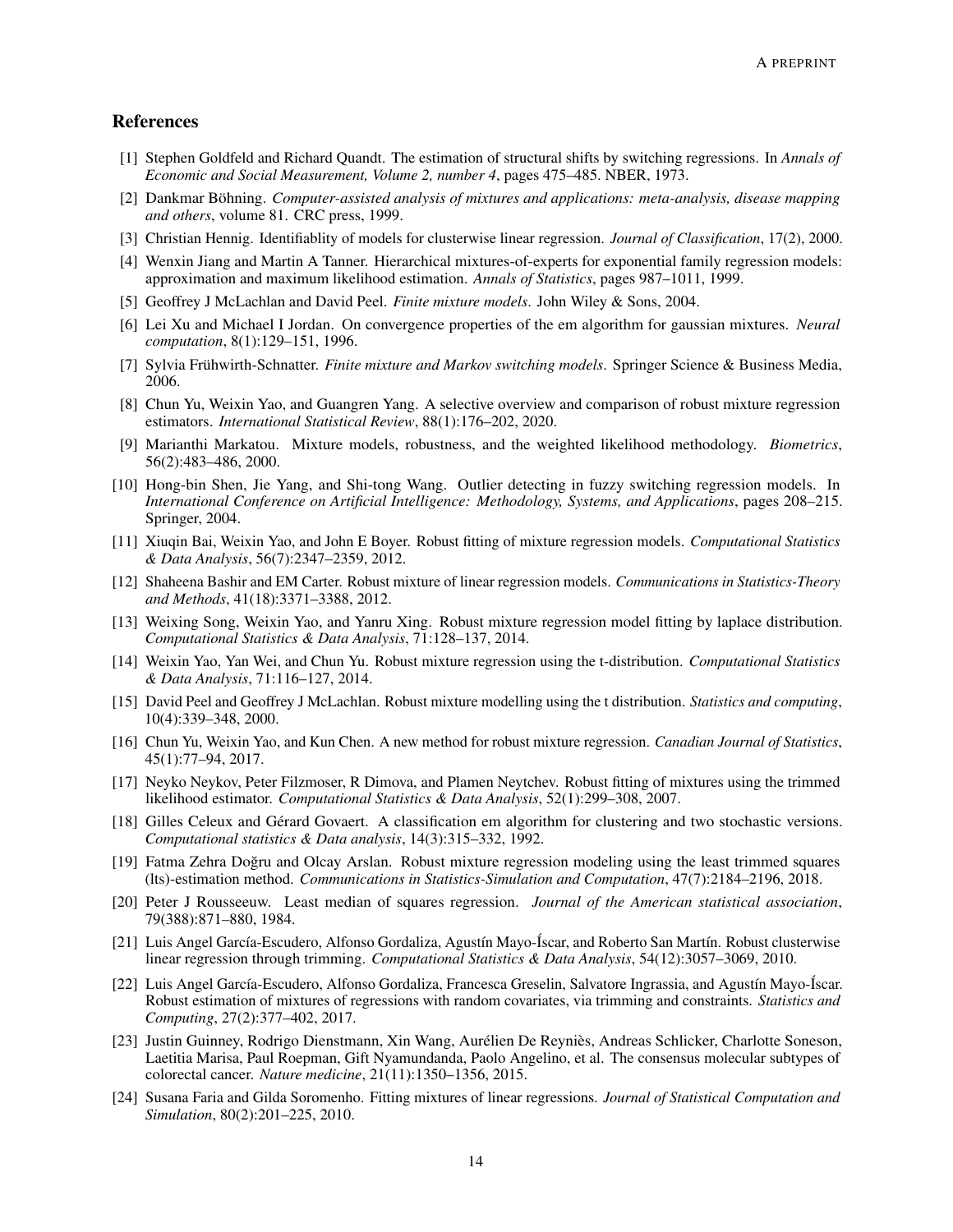- <span id="page-14-0"></span>[25] Andrew F Siegel. Robust regression using repeated medians. *Biometrika*, 69(1):242–244, 1982.
- <span id="page-14-1"></span>[26] Johannes Blömer, Sascha Brauer, and Kathrin Bujna. Hard-clustering with gaussian mixture models. *arXiv preprint arXiv:1603.06478*, 2016.
- <span id="page-14-2"></span>[27] David L Donoho and Peter J Huber. The notion of breakdown point. *A festschrift for Erich L. Lehmann*, 157184, 1983.
- <span id="page-14-3"></span>[28] Chun Yu and Weixin Yao. Robust linear regression: A review and comparison. *Communications in Statistics-Simulation and Computation*, 46(8):6261–6282, 2017.
- <span id="page-14-4"></span>[29] Peter J Rousseeuw and Annick M Leroy. *Robust regression and outlier detection*, volume 589. John wiley & sons, 2005.
- <span id="page-14-5"></span>[30] Peter Rousseeuw and Victor Yohai. Robust regression by means of s-estimators. In *Robust and nonlinear time series analysis*, pages 256–272. Springer, 1984.
- <span id="page-14-6"></span>[31] Greet Pison, Stefan Van Aelst, and G Willems. Small sample corrections for lts and mcd. *Metrika*, 55(1-2):111–123, 2002.
- <span id="page-14-7"></span>[32] Annick M Leroy and Peter J Rousseeuw. Robust regression and outlier detection. *Wiley Series in Probability and Mathematical Statistics, New York: Wiley, 1987*, 1987.
- <span id="page-14-8"></span>[33] Peter J Rousseeuw and Katrien Van Driessen. A fast algorithm for the minimum covariance determinant estimator. *Technometrics*, 41(3):212–223, 1999.
- <span id="page-14-9"></span>[34] Friedrich Leisch. Flexmix: A general framework for finite mixture models and latent glass regression in r. *Journal of Statistical Software*, 11(8):1–18, 2004.
- <span id="page-14-10"></span>[35] Gilles Celeux, Merrilee Hurn, and Christian P Robert. Computational and inferential difficulties with mixture posterior distributions. *Journal of the American Statistical Association*, 95(451):957–970, 2000.
- <span id="page-14-11"></span>[36] Matthew Stephens. Dealing with label switching in mixture models. *Journal of the Royal Statistical Society: Series B (Statistical Methodology)*, 62(4):795–809, 2000.
- <span id="page-14-12"></span>[37] Weixin Yao and Bruce G Lindsay. Bayesian mixture labeling by highest posterior density. *Journal of the American Statistical Association*, 104(486):758–767, 2009.
- <span id="page-14-13"></span>[38] Bray Denard, Ching Lee, and Jin Ye. Doxorubicin blocks proliferation of cancer cells through proteolytic activation of creb3l1. *Elife*, 1:e00090, 2012.
- <span id="page-14-14"></span>[39] Qiuyue Chen. *Regulation of Expression and Regulated Intramembrane Proteolysis of CREB3L1*. PhD thesis, UT Southwestern Medical Center, 2013.
- <span id="page-14-15"></span>[40] John N Weinstein, Eric A Collisson, Gordon B Mills, Kenna R Mills Shaw, Brad A Ozenberger, Kyle Ellrott, Ilya Shmulevich, Chris Sander, Joshua M Stuart, Cancer Genome Atlas Research Network, et al. The cancer genome atlas pan-cancer analysis project. *Nature genetics*, 45(10):1113, 2013.

# Appendix

#### Proof of Theorem 1

*Proof.* We first show that the sequence  $\mathcal{L}_{X,Y}^f(\theta^{(m)}, \mathcal{C}^{(m)})$  is non-decreasing. Since  $\theta_k^{(m+1)}$  $\binom{m+1}{k}$  is maximizing  $\prod_{i \in C^{(m)}_k} p(y_i, z_i = k | \boldsymbol{\theta}, \boldsymbol{x_i}),$  then

$$
\mathcal{L}^f_{X,Y}(\pmb{\theta}^{(m+1)},\mathcal{C}^{(m)})\geq \mathcal{L}^f_{X,Y}(\pmb{\theta}^{(m)},\mathcal{C}^{(m)})
$$

And since

$$
i \in \mathcal{C}_k^{(m+1)} \Leftrightarrow \mathcal{L}_{(\boldsymbol{x}_i, y_i)}(\boldsymbol{\theta}_k^{(m+1)}) \ge \mathcal{L}_{(\boldsymbol{x}_i, y_i)}(\boldsymbol{\theta}_{k'}^{(m+1)})
$$

for all  $k' \neq k$ , which implies

π

$$
_{k}^{(m+1)}\mathcal{N}(y_{i};\boldsymbol{x}_{i}^{T}\boldsymbol{\beta}_{k}^{(m+1)},\sigma_{k}^{2^{(m+1)}}) \geq \pi_{k'}^{(m+1)}\mathcal{N}(y_{i};\boldsymbol{x}_{i}^{T}\boldsymbol{\beta}_{k'}^{(m+1)},\sigma_{k'}^{2^{(m+1)}})
$$

then we have

 $\mathcal{L}^f_{X,Y}(\boldsymbol{\theta}^{(m+1)},\mathcal{C}^{(m+1)})\geq \mathcal{L}^f_{X,Y}(\boldsymbol{\theta}^{(m+1)},\mathcal{C}^{(m)})\geq \mathcal{L}^f_{X,Y}(\boldsymbol{\theta}^{(m)},\mathcal{C}^{(m)})$ Since there is a finite number of partitions of the samples into  $K$  clusters, the non-decreasing sequence  $\mathcal{L}_{X,Y}^f(\theta^{(m+1)},\mathcal{C}^m)$  takes a finite number of values, and thus, converges to a stationary values. Hence  $\mathcal{L}_{X,Y}^f(\theta^{(m)},\mathcal{C}^{(m)}) = \mathcal{L}_{X,Y}^f(\theta^{(m+1)},\mathcal{C}^{(m)}) = \mathcal{L}_{X,Y}^f(\theta^{(m+1)},\mathcal{C}^{(m+1)})$  for m large enough; from the first equality and from the assumption that the maximum likelihood estimate  $\theta^{(m)}$  are well-defined, we deduce that  $\theta^{(m)}$  =  $\boldsymbol{\theta}^{(m+1)}, \mathcal{C}^{(m)} = \mathcal{C}^{(m+1)}.$  $\Box$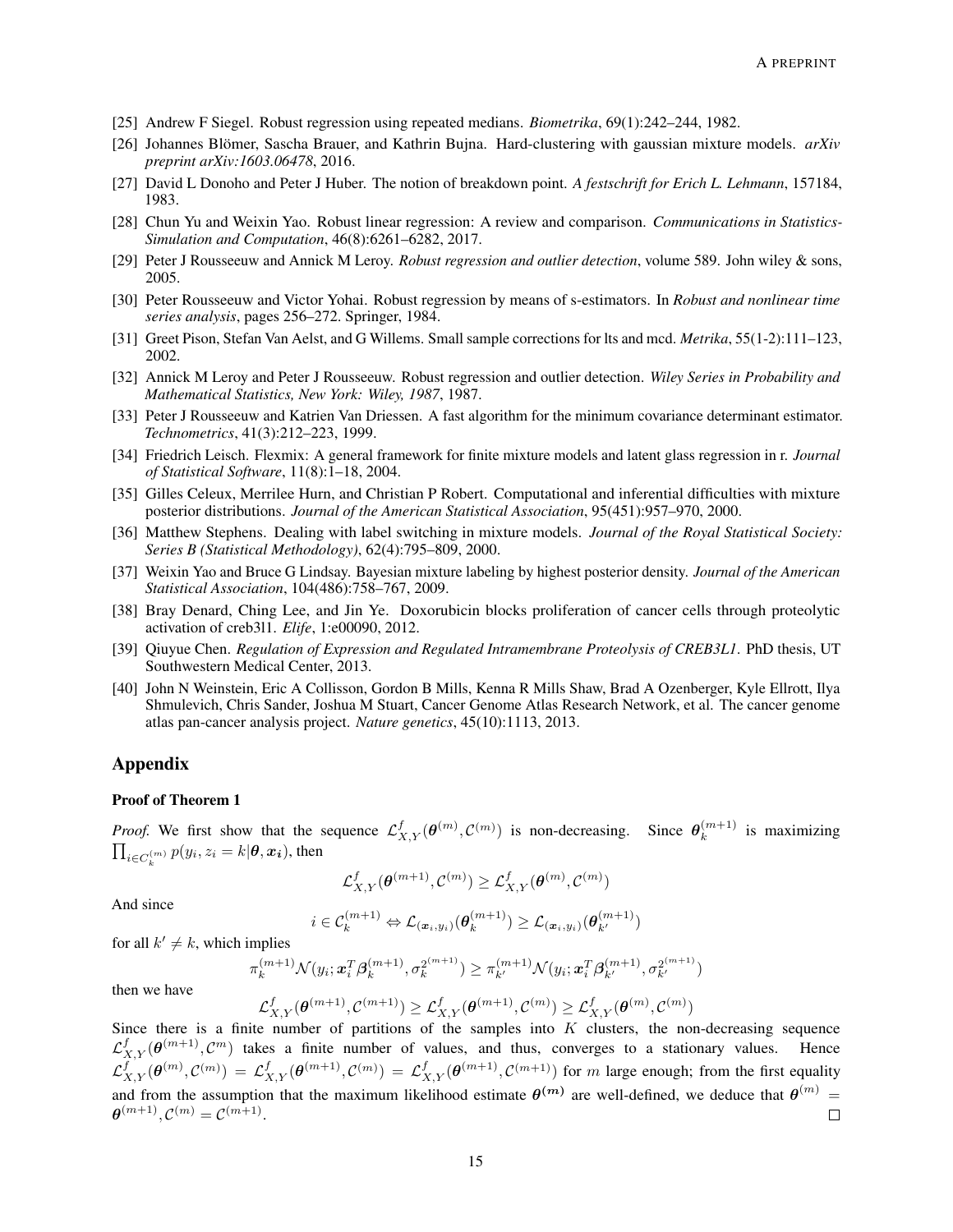#### Proof of Theorem 2

*Proof.* The proof is very similar to that of Theorem 1. We first show that the sequence  $\mathcal{L}_{X,Y}^{f,trim}(\theta^{(m)}, \mathcal{C}^{(m)})$  is non-decreasing. Since  $\theta_k^{(m+1)}$  $\sum_{k}^{(m+1)}$  is maximizing  $\sum_{i=1}^{[n_k/2]+1} \{(l_k)_{i:n} + \log \pi_k\}$ , then

$$
\mathcal{L}_{X,Y}^{f,trim}(\boldsymbol{\theta}^{(m+1)},\mathcal{C}^{(m)})\geq \mathcal{L}_{X,Y}^{f,trim}(\boldsymbol{\theta}^{(m)},\mathcal{C}^{(m)})
$$

And since

$$
i \in C_k^{(m+1)} \Leftrightarrow \mathcal{L}_{(\boldsymbol{x}_i, y_i)}(\boldsymbol{\theta}_k^{(m+1)}) \ge \mathcal{L}_{(\boldsymbol{x}_i, y_i)}(\boldsymbol{\theta}_{k'}^{(m+1)})
$$

for all  $k' \neq k$ , which implies

$$
\pi_k^{(m+1)} \mathcal{N}(y_i; \mathbf{x}_i^T \boldsymbol{\beta}_k^{(m+1)}, \sigma_k^{2^{(m+1)}}) \geq \pi_{k'}^{(m+1)} \mathcal{N}(y_i; \mathbf{x}_i^T \boldsymbol{\beta}_{k'}^{(m+1)}, \sigma_{k'}^{2^{(m+1)}})
$$

then we have

$$
\mathcal{L}_{X,Y}^{f,trim}(\boldsymbol{\theta}^{(m+1)},\mathcal{C}^{(m+1)}) \geq \mathcal{L}_{X,Y}^{f,trim}(\boldsymbol{\theta}^{(m+1)},\mathcal{C}^{(m)}) \geq \mathcal{L}_{X,Y}^{f,trim}(\boldsymbol{\theta}^{(m)},\mathcal{C}^{(m)})
$$

Since there is a finite number of partitions of the samples into  $K$  clusters, the non-decreasing sequence  $\mathcal{L}_{X,Y}^{f,trim}(\theta^{(m+1)}, \mathcal{C}^m)$  takes a finite number of values, and thus, converges to a stationary values. Hence  $\mathcal{L}_{X,Y}^{f,trim}(\theta^{(m)},\mathcal{C}^{(m)}) = \mathcal{L}_{X,Y}^{f,trim}(\theta^{(m+1)},\mathcal{C}^{(m)}) = \mathcal{L}_{X,Y}^{f,trim}(\theta^{(m+1)},\mathcal{C}^{(m+1)})$  for m large enough; from the first equality and from the assumption that the maximum likelihood estimate  $\theta^{(m)}$  are well-defined, we deduce that  $\boldsymbol{\theta}^{(m)} = \boldsymbol{\theta}^{(m+1)}, \boldsymbol{\mathcal{C}}^{(m)} = \boldsymbol{\mathcal{C}}^{(m+1)}.$  $\Box$ 

## Supplementary Tables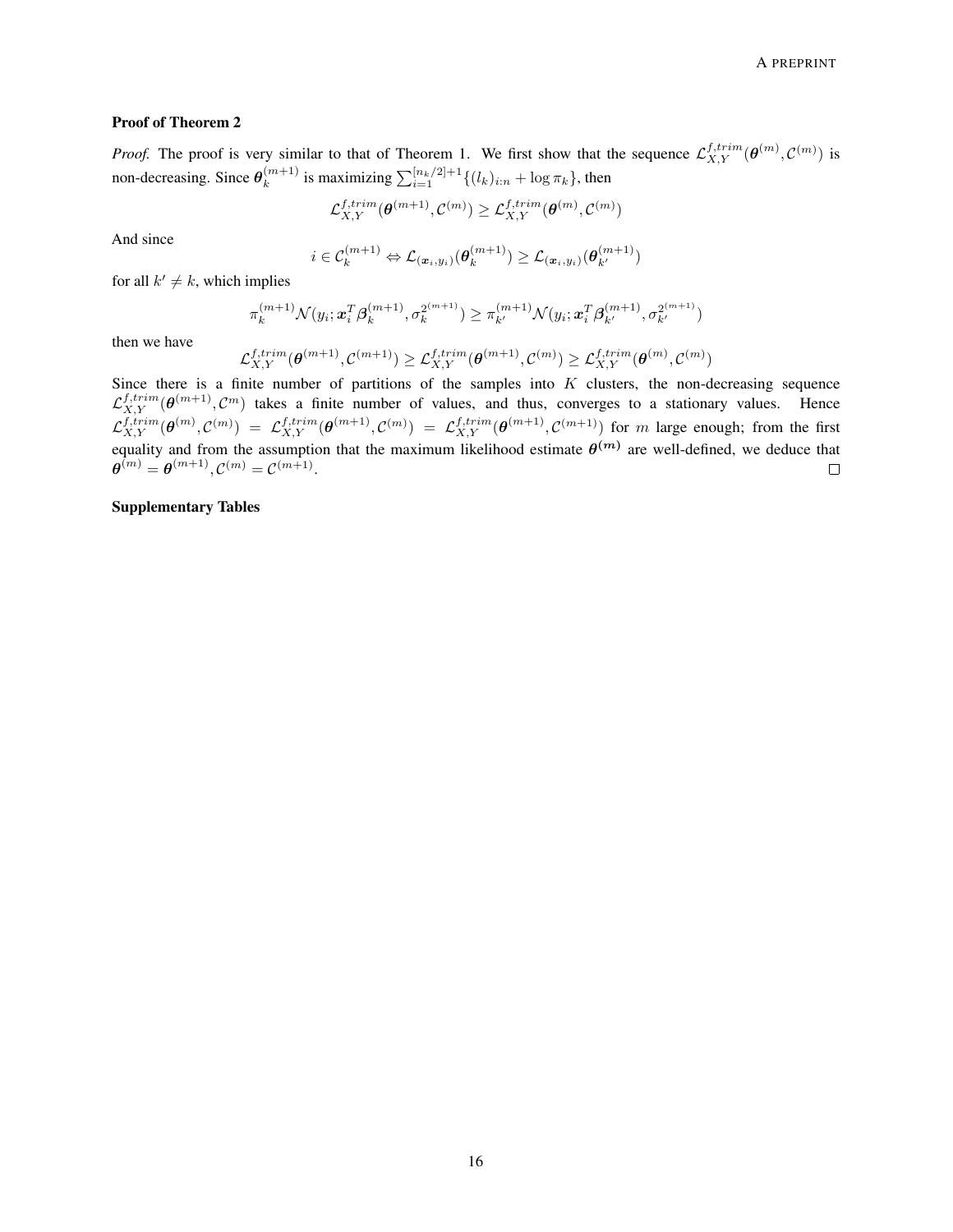| Š           |
|-------------|
| ျံ<br>p     |
| ن<br>ب<br>н |
| ۳           |
| آلولاء<br>i |

| Scenario         | E               | MIE                    | 出                    | <b>NWD</b>                             | CWM2                     | <b>MIXB</b>     | MIXI                 | <b>MIXT</b>      |
|------------------|-----------------|------------------------|----------------------|----------------------------------------|--------------------------|-----------------|----------------------|------------------|
|                  |                 |                        |                      | $1$ : $\epsilon \sim N(0.$<br>Scenario |                          |                 |                      |                  |
|                  | 0.010(0.170)    | $-0.00000.160$         | $-0.00000.160$       | 0.05000.410)                           | $\overline{0.00000.470}$ | 0.00000.170     | $-0.050(0.230)$      | $-0.00000170$    |
|                  | 0.030(0.130)    | 0.020(0.120)           | 0.020(0.120)         | $-0.000(0.220)$                        | 0.150(1.280)             | 0.020(0.120)    | 0.030(0.140)         | 0.010(0.120)     |
|                  | 0.010(0.160)    | 0.010(0.130)           | 0.010(0.130)         | 0.460(0.780)                           | 0.780(1.020)             | 0.010(0.140)    | 0.070(0.230)         | 0.020(0.140)     |
|                  | $-0.000(0.120)$ | 0.000(0.100)           | 0.000(0.100)         | $-0.100(0.370)$                        | $-0.060(1.110)$          | 0.010(0.100)    | $-0.010(0.130)$      | 0.010(0.100)     |
|                  | 0.000(0.210)    | $-0.000(0.170)$        | $-0.00000170$        | 0.010(0.200)                           | $-0.030(0.530)$          | 0.00000.180     | $-0.030(0.230)$      | 0.010(0.190)     |
|                  | 0.000(0.120)    | 0.010(0.110)           | 0.010(0.110)         | $-0.010(0.250)$                        | 0.030(0.900)             | 0.01000.110)    | 0.010(0.140)         | 0.010(0.120)     |
|                  | 0.000(0.050)    | 0.000(0.050)           | 0.000(0.050)         | 0.040(0.120)                           | 0.050(0.150)             | 0.000(0.050)    | $-0.000(0.050)$      | 0.000(0.050)     |
|                  | $-0.000(0.050)$ | $-0.000(0.050)$        | $-0.000(0.050)$      | $-0.040(0.120)$                        | $-0.050(0.150)$          | $-0.000(0.050)$ | 0.000(0.050)         | $-0.000(0.050)$  |
|                  |                 |                        |                      | Scenario 2: $\epsilon \sim t_1$        |                          |                 |                      |                  |
| $\mathrel{\sim}$ | 0.000(0.560)    | $-202.260(2012.020)$   | $-202.260(2012.020$  | $-20.150(279.560)$                     | 0.270(2.540)             | 0.010(0.330)    | $-571.250(5687.290)$ | 1.360(15.460)    |
|                  | 0.030(0.230)    | 21.480(202.920)        | 21.480(202.920)      | 11.350(116.180)                        | $-0.370(2.560)$          | 0.010(0.200)    | $-0.080(23.720)$     | $-3.410(29.910)$ |
|                  | 0.450(0.690)    | $-1200.700(11913.540)$ | 1200.700(11913.540)  | -49.390(178.770)                       | 1.220(2.440)             | 1.180(0.800)    | 250.420(2486.920     | $-5.820(27.590)$ |
|                  | $-0.020(0.230)$ | 38.960(160.180)        | 38.960(160.180)      | 30.400(109.180)                        | $-0.380(1.410)$          | 0.030(0.220)    | 5.710(27.100)        | 11.100(30.450)   |
|                  | $-0.010(0.620)$ | $-152.190(1483.380)$   | $-152.190(1483.380)$ | $-20.880(297.780)$                     | $-0.170(3.470)$          | $-0.000(0.330)$ | 196.580(1964.350)    | $-1.490(17.740)$ |
|                  | $-0.010(0.230)$ | 32.330(156.300)        | 32.330(156.300)      | 19.390(231.390)                        | $-0.160(2.420)$          | $-0.020(0.220)$ | $-1.690(28.180)$     | $-0.850(25.270)$ |
|                  | 0.110(0.110)    | 0.130(0.420)           | 0.130(0.420)         | 0.110(0.420)                           | 0.080(0.200)             | 0.250(0.130)    | 0.040(0.350)         | 0.150(0.410)     |
|                  | 0.110(0.110)    | $-0.130(0.420)$        | $-0.130(0.420)$      | $-0.110(0.420)$                        | 0.080(0.200)             | $-0.250(0.130)$ | $-0.040(0.350)$      | $-0.150(0.410)$  |
|                  |                 |                        |                      | Scenario 3: $\epsilon \sim t$ :        |                          |                 |                      |                  |
| ب                | $-0.040(0.170)$ | $-0.020(0.260)$        | $-0.020(0.260)$      | 0.020(1.060)                           | $-0.050(0.530)$          | $-0.040(0.170)$ | $-0.100(0.260)$      | $-0.010(0.270)$  |
|                  | $-0.020(0.150)$ | 0.090(1.100)           | 0.090(1.100)         | $-0.010(0.260)$                        | $-0.060(0.430)$          | $-0.020(0.150)$ | $-0.030(0.160)$      | $-0.020(0.160)$  |
|                  | 0.050(0.180)    | 0.370(0.580)           | 0.370(0.580)         | 0.920(1.110)                           | 0.800(0.980)             | 0.05000.240)    | 0.080(0.220)         | 0.500(0.610)     |
|                  | $-0.010(0.140)$ | 0.220(1.990)           | 0.220(1.990)         | $-0.250(0.550)$                        | $-0.080(0.700$           | 0.020(0.140)    | $-0.020(0.170)$      | 0.020(0.150)     |
|                  | 0.030(0.220)    | 0.000(0.340)           | 0.000(0.340)         | $-0.120(0.840)$                        | 0.040(0.380)             | 0.000(0.220)    | $-0.050(0.260)$      | 0.020(0.350)     |
|                  | $-0.010(0.140)$ | 0.150(1.510)           | 0.150(1.510)         | 0.020(0.320)                           | $-0.010(0.540)$          | $-0.010(0.130)$ | $-0.010(0.150)$      | 0.010(0.160)     |
|                  | 0.020(0.070)    | 0.050(0.090)           | 0.050(0.090)         | 0.060(0.160)                           | 0.090(0.160)             | 0.020(0.080)    | 0.000(0.060)         | 0.070(0.080)     |
|                  | $-0.020(0.070)$ | $-0.050(0.090)$        | $-0.050(0.090)$      | $-0.060(0.160)$                        | $-0.090(0.160)$          | $-0.020(0.080)$ | $-0.000(0.060)$      | $-0.070(0.080)$  |
|                  |                 |                        | cenario              | 4: $5\%$ added ou                      |                          |                 |                      |                  |
| 4                | $-0.070(0.190)$ | $-0.180(0.520)$        | $-0.120(1.270)$      | $-0.030(1.620)$                        | 0.05000.790              | $-0.170(0.200)$ | $-0.270(0.330)$      | 0.250(0.430      |
|                  | 0.020(0.100)    | 0.330(0.330)           | $-0.030(1.310)$      | $-0.130(1.990)$                        | 0.320(4.680)             | 0.050(0.090)    | 0.120(0.130)         | 0.030(0.160)     |
|                  | $-0.120(0.210)$ | 0.230(0.890)           | 2.110(2.250)         | 0.620(1.170)                           | 0.820(1.180)             | $-0.250(0.190)$ | $-0.250(0.330)$      | 0.970(0.640)     |
|                  | 0.040(0.120)    | 0.190(0.640)           | $-0.930(2.170)$      | $-0.030(1.000)$                        | $-0.040(0.610)$          | 0.080(0.120)    | 0.170(0.170)         | $-0.240(0.420)$  |
|                  | $-0.190(0.260)$ | $-0.540(1.060)$        | $-0.450(2.090)$      | 0.350(2.140)                           | 0.070(1.210)             | $-0.410(0.270)$ | $-0.560(0.550)$      | 0.540(0.860)     |
|                  | 0.030(0.130)    | 0.690(0.660)           | 0.040(1.480)         | 0.200(0.920)                           | $-0.020(3.580)$          | 0.100(0.150)    | 0.260(0.190)         | 0.070(0.200)     |
|                  | 0.020(0.050)    | 0.010(0.130)           | 0.090(0.160)         | 0.040(0.190)                           | 0.090(0.220)             | 0.020(0.040)    | $-0.000(0.050)$      | $-0.020(0.120)$  |
|                  | 0.020(0.050)    | 0.010(0.130)           | 0.090(0.160          | $-0.040(0.190)$                        | $-0.090(0.220)$          | 0.020(0.040)    | 0.00000.050          | 0.020(0.120)     |
|                  |                 |                        |                      | $10\%$ added ou<br>.<br>Si             |                          |                 |                      |                  |
| 5                | $-0.030(0.170)$ | 0.020(0.680)           | $-0.120(1.470)$      | $-0.080(0.580)$                        | $-0.010(0.990)$          | $-0.050(0.160)$ | $-0.120(0.230)$      | 0.17000.410)     |
|                  | 0.010(0.110)    | 0.170(0.360)           | $-0.230(1.530)$      | $-0.020(0.320)$                        | 0.040(0.200)             | 0.020(0.110)    | 0.070(0.150)         | 0.01000.140)     |
|                  | $-0.020(0.150)$ | 0.520(0.840)           | 2.520(2.590)         | 0.250(0.700)                           | 0.230(0.950)             | $-0.060(0.150)$ | $-0.060(0.200)$      | 0.680(0.640)     |
|                  | $-0.010(0.120)$ | $-0.010(0.490)$        | $-0.970(2.370)$      | $-0.110(0.460)$                        | $-0.080(0.360)$          | 0.010(0.120)    | 0.030(0.140)         | $-0.130(0.270)$  |
|                  | $-0.060(0.190)$ | 0.030(1.170)           | $-0.070(2.110)$      | 0.010(0.760)                           | 0.010(1.730)             | $-0.140(0.200)$ | $-0.270(0.230)$      | 0.400(0.650)     |
|                  | $-0.010(0.110)$ | 0.340(0.670)           | 0.030(2.130)         | 0.020(0.170)                           | 0.030(0.390)             | 0.010(0.100)    | 0.110(0.150)         | 0.010(0.200)     |
|                  | $-0.010(0.050)$ | $-0.040(0.120)$        | 0.120(0.080)         | 0.020(0.130)                           | 0.010(0.150)             | $-0.00000000$   | $-0.010(0.050)$      | $-0.040(0.080)$  |
|                  | 0.010(0.050)    | 0.040(0.120)           | $-0.120(0.080)$      | $-0.020(0.130)$                        | $-0.010(0.150)$          | 0.000(0.040)    | 0.010(0.050)         | 0.040(0.080)     |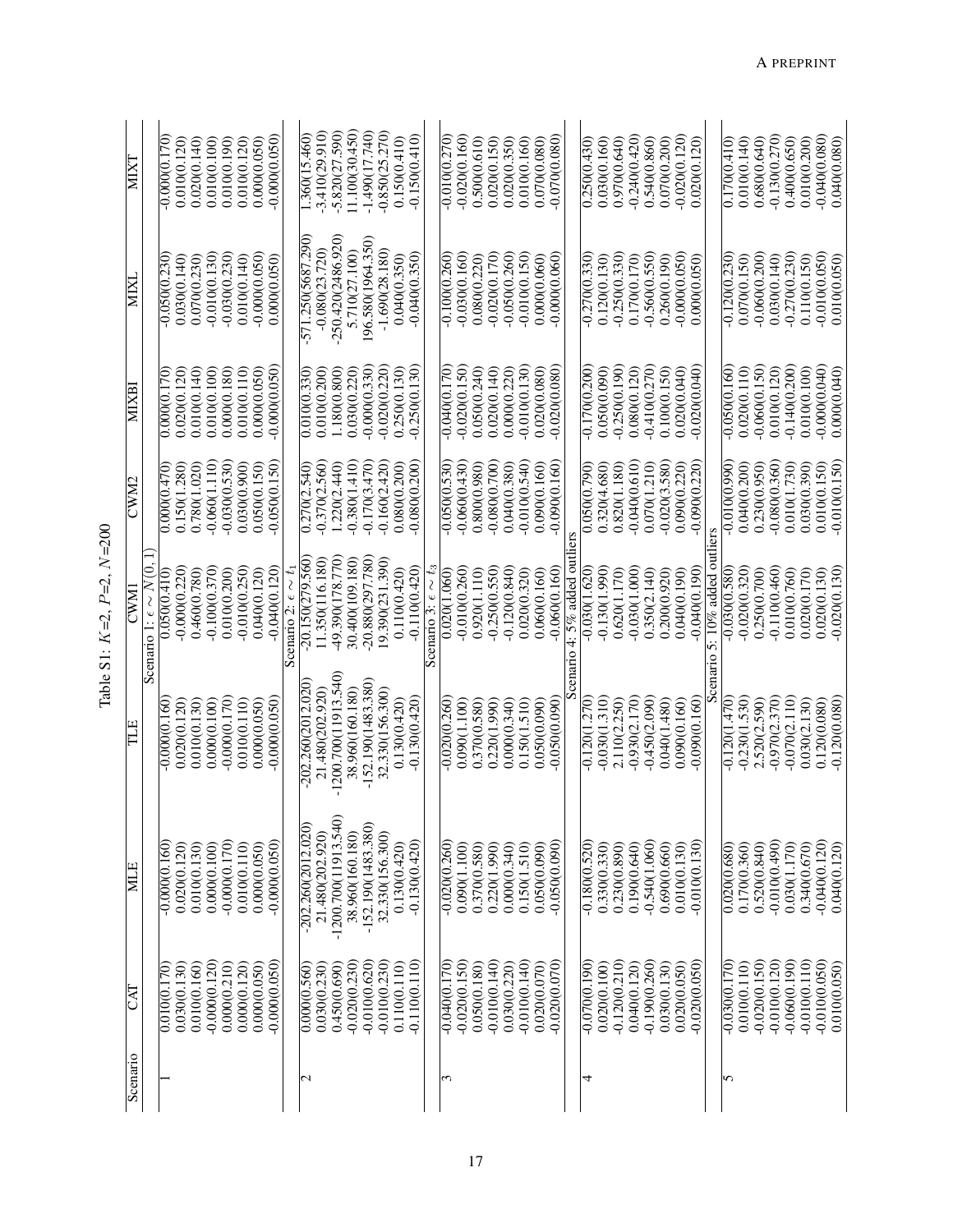| ŝ                                         |
|-------------------------------------------|
| í<br>ျ<br>C                               |
| í<br>$\tilde{\phantom{0}}$<br>ī<br>Î<br>Î |
| š                                         |
| ₹<br>듟                                    |

| Scenario          | CAT             | MLE                                       | ΠE               | <b>CWM</b>                       | CWM2            | MIXBI           | MIXI             | <b>NIXT</b>      |
|-------------------|-----------------|-------------------------------------------|------------------|----------------------------------|-----------------|-----------------|------------------|------------------|
|                   |                 |                                           |                  | Scenario 1: $\epsilon \sim N(0)$ |                 |                 |                  |                  |
|                   | $-0.010(0.120)$ | 00.100<br>-0.01                           | $-0.010(0.100$   | 0.01000.110                      | $-0.040(0.190$  | $-0.010(0.110)$ | $-0.020(0.140)$  | $-0.010(0.100)$  |
|                   | 0.000(0.080)    | 0.010(0.070)                              | 0.010(0.070)     | $-0.000(0.090)$                  | 0.010(0.130)    | 0.000(0.080     | 0.000(0.090)     | 0.010(0.070)     |
|                   | 0.010(0.110)    | 0.010(0.100)                              | 0.010(0.100)     | 0.310(0.660)                     | 0.580(0.880)    | 0.010(0.100     | 0.010(0.120)     | 0.010(0.110)     |
|                   | 0.000(0.070)    | 0.010(0.060)                              | 0.010(0.060)     | $-0.080(0.300)$                  | $-0.030(0.260)$ | 0.010(0.060)    | $-0.010(0.080)$  | 0.020(0.070)     |
|                   | $-0.010(0.110)$ | $-0.010(0.100)$                           | $-0.010(0.100)$  | $-0.010(0.210)$                  | 0.020(0.160)    | $-0.010(0.100)$ | 0.000(0.110)     | $-0.010(0.110)$  |
|                   | 0.000(0.070)    | 0.010(0.070)                              | 0.010(0.070)     | $-0.010(0.110)$                  | $-0.020(0.130)$ | 0.010(0.070)    | 0.000(0.080)     | 0.010(0.080)     |
|                   | 0.010(0.040)    | 0.010(0.030)                              | 0.010(0.030)     | 0.020(0.090)                     | 0.07000.140     | 0.010(0.030)    | 0.000(0.030)     | 0.010(0.030)     |
|                   | $-0.010(0.040)$ | 0(0.030)<br>$-0.01$                       | $-0.010(0.030)$  | $-0.020(0.090)$                  | $-0.070(0.140)$ | $-0.010(0.030)$ | $-0.000(0.030)$  | $-0.010(0.030)$  |
|                   |                 |                                           |                  | 5<br>Scenario 2: $\epsilon$      |                 |                 |                  |                  |
| $\mathbf{\Omega}$ | 0.040(0.430)    | 4.000(58.690)                             | 4.000(58.690)    | $-3.580(44.630)$                 | $-0.100(1.020)$ | $-0.00000.270$  | $-0.170(14.690)$ | $-0.450(12.130)$ |
|                   | $-0.010(0.110)$ | $-11.560(89.090$                          | 11.560(89.090    | $-20.980(265.540)$               | 0.110(0.580)    | $-0.000(0.120)$ | 9.410(77.350)    | $-2.160(19.060)$ |
|                   | 0.440(0.500)    | $-8.230(34.550)$                          | $-8.230(34.550)$ | $-14.000(40.110)$                | 1.430(1.620)    | 1.240(0.590)    | .2.780(14.890)   | $-2.570(8.740)$  |
|                   | $-0.020(0.160)$ | 18.410(65.280)                            | 18.410(65.280)   | 37.620(213.420)                  | $-0.540(0.580)$ | 0.030(0.140)    | 16.120(84.360)   | 3.510(9.710)     |
|                   | 0.020(0.280)    | $-5.230(62.060)$                          | $-5.230(62.060)$ | $-1.150(98.320)$                 | $-0.230(1.780)$ | $-0.010(0.220)$ | $-0.930(9.590)$  | $-2.280(14.630)$ |
|                   | $-0.000(0.100)$ | $-5.450(77.360)$                          | 5.450(77.360)    | $-11.880(60.880)$                | $-0.050(1.150)$ | $-0.000(0.120)$ | $-0.650(57.100)$ | 0.310(13.440)    |
|                   | 0.120(0.090)    | 0.160(0.430)                              | 0.160(0.430)     | 0.080(0.440)                     | 0.100(0.210)    | 0.270(0.100)    | 0.080(0.390)     | 0.090(0.420)     |
|                   | $-0.120(0.090)$ | $-0.160(0.430)$                           | $-0.160(0.430)$  | $-0.080(0.440)$                  | $-0.100(0.210)$ | $-0.270(0.100)$ | $-0.080(0.390)$  | $-0.090(0.420)$  |
|                   |                 |                                           |                  | Scenario 3: $\epsilon$           |                 |                 |                  |                  |
| $\overline{5}$    | $-0.000(0.130)$ | $\frac{0(0.190)}{0}$<br>$\overline{0.02}$ | 0.020(0.190)     | $-0.030(0.220)$                  | $-0.030(0.320)$ | 0.010(0.120     | $-0.010(0.140)$  | 0.010(0.200)     |
|                   | 0.000(0.100)    | $-0.000(0.110)$                           | $-0.00000.110$   | 0.010(0.170)                     | 0.000(0.320)    | $-0.000(0.090)$ | 0.010(0.100)     | $-0.00000100$    |
|                   | 0.030(0.120)    | 0.430(0.440)                              | 0.43000.440)     | 0.970(0.800)                     | 0.830(0.980)    | 0.020(0.120)    | 0.030(0.120)     | 0.530(0.450)     |
|                   | $-0.000(0.090)$ | 0.040(0.100)                              | 0.040(0.100)     | $-0.150(0.410)$                  | $-0.140(0.360)$ | 0.020(0.090)    | $-0.010(0.090)$  | 0.040(0.110)     |
|                   | $-0.020(0.130)$ | 0.010(0.190)                              | 0.010(0.190)     | 0.020(0.230)                     | 0.020(0.280)    | $-0.020(0.130)$ | $-0.030(0.140)$  | 0.000(0.220)     |
|                   | 0.010(0.100)    | 0.010(0.100)                              | 0.010(0.100)     | 0.010(0.390)                     | 0.000(0.200)    | 0.010(0.090)    | 0.010(0.100)     | 0.010(0.100)     |
|                   | 0.020(0.040)    | 0(0.050)<br>0.04                          | 0.040(0.050)     | 0.080(0.140)                     | 0.07000.160     | 0.020(0.040)    | $-0.000(0.040)$  | 0.06000.060      |
|                   | $-0.020(0.040)$ | $-0(0.050)$<br>$-0.04$                    | $-0.040(0.050)$  | $-0.080(0.140)$                  | $-0.070(0.160)$ | $-0.020(0.040)$ | 0.000(0.040)     | $-0.060(0.060)$  |
|                   |                 |                                           |                  | cenario 4: $5\%$ added           | outliers        |                 |                  |                  |
| 4                 | $-0.120(0.130)$ | $-0.140(0.530)$                           | 0.040(0.790      | $-0.330(3.180)$                  | $-0.050(0.550)$ | $-0.230(0.140)$ | $-0.310(0.170)$  | 0.320(0.270)     |
|                   | 0.030(0.090)    | 0.280(0.280)                              | 0.050(0.690)     | $-0.130(1.760)$                  | $-0.560(4.150)$ | 0.070(0.100)    | 0.160(0.130)     | 0.030(0.100)     |
|                   | $-0.150(0.160)$ | 0.300(0.750)                              | 2.440(2.180)     | 0.400(0.990)                     | 0.770(1.240)    | $-0.290(0.140)$ | $-0.330(0.190)$  | 1.040(0.360)     |
|                   | 0.010(0.090)    | 0.230(0.400)                              | $-0.960(1.650)$  | 0.070(0.990)                     | 0.270(2.060)    | 0.060(0.100)    | 0.140(0.140)     | $-0.190(0.200)$  |
|                   | $-0.190(0.210)$ | $-0.280(1.020)$                           | $-0.040(0.860)$  | 0.220(2.490)                     | 0.010(0.570)    | $-0.410(0.180)$ | $-0.610(0.270)$  | 0.730(0.450)     |
|                   | 0.030(0.090)    | 0.590(0.580)                              | 0.090(0.820)     | 0.220(0.910)                     | 0.080(1.810)    | 0.110(0.100)    | 0.280(0.160)     | 0.050(0.100)     |
|                   | 0.010(0.030)    | $-0.000(0.060)$                           | 0.100(0.170)     | 0.040(0.170)                     | 0.060(0.200)    | 0.00000.030     | $-0.010(0.040)$  | $-0.030(0.050)$  |
|                   | 0.010(0.030)    | 060.060<br>0.00                           | $-0.100(0.170)$  | $-0.040(0.170)$                  | $-0.060(0.200)$ | 0.000(0.030)    | 0.010(0.040)     | 0.030(0.050)     |
|                   |                 |                                           |                  | enario 5: $10\%$ added           | outliers        |                 |                  |                  |
| 5                 | $-0.060(0.110)$ | $\overline{0.030(0.410)}$                 | $-0.210(1.510)$  | $-0.010(0.180)$                  | 0.03000.470)    | $-0.09000120$   | $-0.140(0.130)$  | 0.180(0.280)     |
|                   | 0.020(0.070)    | 0.150(0.270)                              | $-0.090(1.350)$  | $-0.070(0.740)$                  | 0.010(0.150)    | 0.030(0.070)    | 0.080(0.100)     | 0.020(0.090)     |
|                   | $-0.060(0.110)$ | 0.520(0.640)                              | 2.570(2.000)     | 0.310(0.800)                     | 0.500(0.840)    | $-0.110(0.120)$ | $-0.120(0.140)$  | 0.660(0.520)     |
|                   | $-0.000(0.080)$ | $-0.000(0.330)$                           | $-0.910(2.110)$  | $-0.060(0.240)$                  | $-0.070(0.320)$ | 0.020(0.080)    | 0.050(0.100)     | $-0.130(0.160)$  |
|                   | $-0.080(0.150)$ | 0.010(0.720)                              | 0.220(1.800)     | $-0.040(0.220)$                  | $-0.050(0.310)$ | $-0.160(0.160)$ | $-0.260(0.170)$  | 0.390(0.540)     |
|                   | 0.020(0.090)    | 0.290(0.410)                              | 0.320(1.720)     | $-0.050(0.680)$                  | $-0.010(0.150)$ | 0.050(0.090)    | 0.130(0.100)     | 0.030(0.110)     |
|                   | 0.00000.040)    | $-0.020(0.100)$                           | 0.140(0.160)     | 0.030(0.110)                     | 0.040(0.130)    | 0.000(0.030)    | $-0.000(0.030)$  | $-0.040(0.060$   |
|                   | $-0.000(0.040)$ | 0(0.100)<br>0.02                          | $-0.140(0.160)$  | $-0.030(0.110)$                  | $-0.040(0.130)$ | $-0.000(0.030)$ | 0.000(0.030)     | 0.040(0.060)     |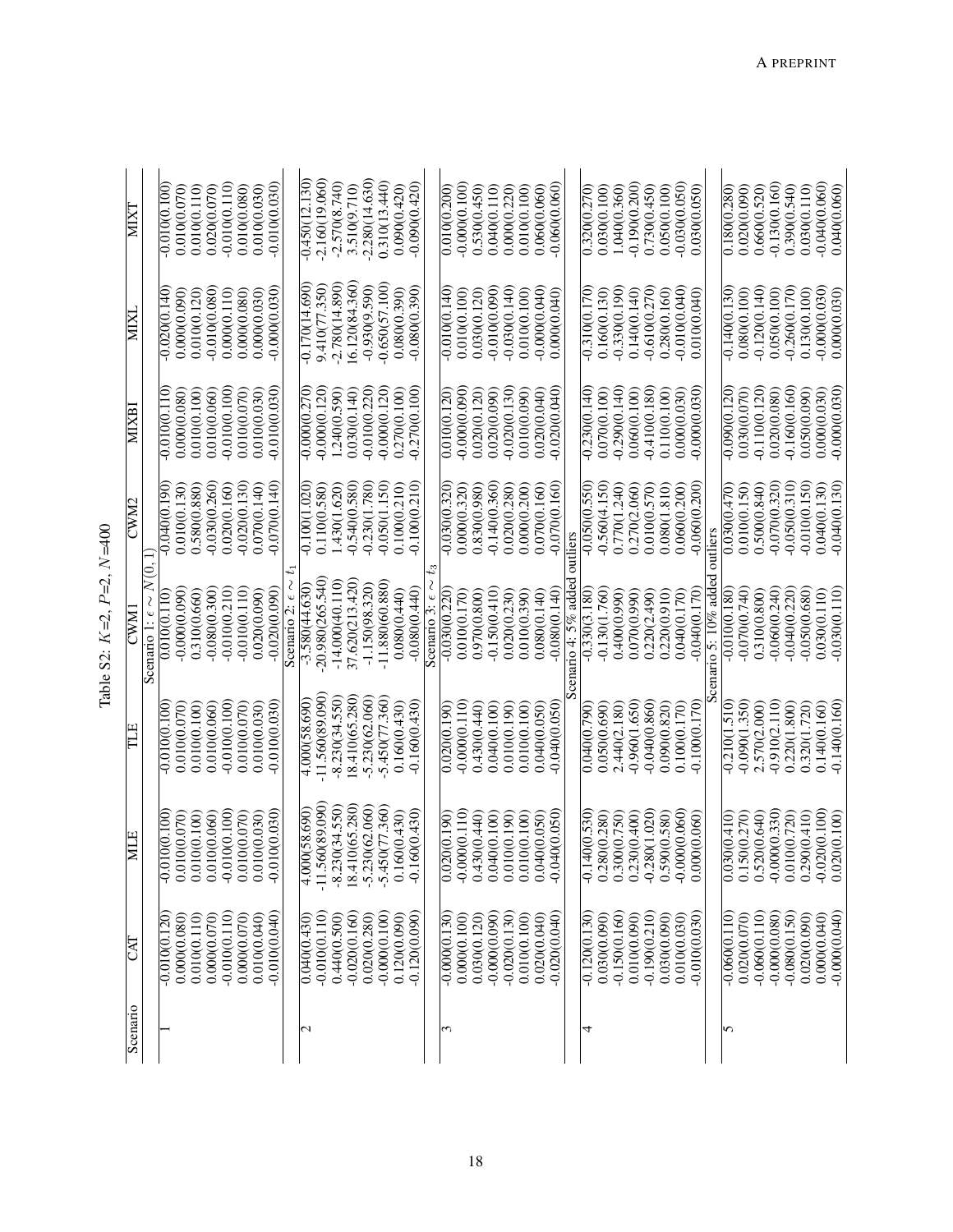| Scenario    | CAT             | EM                            | TLE                | <b>CWM</b>                       | <b>CWM2</b>     | MIXBI           | MIXL               | <b>MIXT</b>      |
|-------------|-----------------|-------------------------------|--------------------|----------------------------------|-----------------|-----------------|--------------------|------------------|
|             |                 |                               |                    | Scenario 1: $\epsilon \sim N(0)$ |                 |                 |                    |                  |
|             | $-0.220(0.620)$ | 550<br>$-0.110(0)$            | $-0.110(0.550)$    | $-0.750(0.600$                   | $-0.800(0.640)$ | $-0.150(0.510)$ | $-0.440(0.500)$    | $-0.260(0.580)$  |
|             | 0.020(0.220)    | $-0.010(0.190)$               | $-0.010(0.190)$    | 0.010(0.420)                     | $-0.090(0.530)$ | $-0.000(0.180)$ | 0.030(0.220)       | 0.010(0.220)     |
|             | $-0.070(0.350)$ | 0.070(0.360)                  | 0.070(0.360)       | 0.250(0.660)                     | 0.130(0.490)    | 0.030(0.280)    | 0.060(0.270)       | 0.100(0.430)     |
|             | 0.290(0.470)    | 580)<br>0.090(0.              | 0.090(0.580)       | 0.590(0.890)                     | 0.810(1.150)    | 0.05000.340     | 0.060(0.410)       | 0.100(0.600)     |
|             | $-0.030(0.250)$ | 0.010(0.210)                  | 0.010(0.210)       | $-0.240(0.740)$                  | $-0.430(0.810)$ | 0.010(0.190)    | $-0.040(0.210)$    | 0.020(0.300)     |
|             | 0.060(0.380)    | 530)<br>0.130(0.              | 0.130(0.530)       | 0.280(0.910)                     | 0.170(0.620)    | 0.080(0.370)    | 0.090(0.240)       | 0.260(0.720)     |
|             | 0.050(0.110)    | 0.030(0.120)                  | 0.030(0.120)       | 0.120(0.160)                     | 0.120(0.130)    | 0.040(0.130)    | 0.050(0.100)       | 0.060(0.140)     |
|             | $-0.000(0.060)$ | $-0.000(0.060)$               | $-0.000(0.060)$    | $-0.000(0.110)$                  | 0.010(0.120)    | $-0.000(0.060)$ | 0.000(0.050)       | $-0.010(0.070)$  |
|             | $-0.050(0.110)$ | $-0.030(0.100)$               | $-0.030(0.100$     | $-0.120(0.150)$                  | $-0.140(0.130)$ | $-0.030(0.120)$ | $-0.050(0.100)$    | $-0.060(0.120)$  |
|             |                 |                               |                    | Scenario $2: \epsilon$           |                 |                 |                    |                  |
| $\mathbf 2$ | $-0.160(1.280)$ | 8.210(39.220)                 | 8.210(39.220)      | 13.380(89.170)                   | 0.050(4.260)    | $-0.550(0.760)$ | 34.580(192.760)    | 0.630(7.860)     |
|             | $-0.070(1.190)$ | 48.250(303.090)               | 48.250(303.090)    | 3.880(238.410)                   | $-0.630(2.030)$ | $-0.310(0.620)$ | 33.300(252.260)    | 0.720(4.580)     |
|             | 0.170(0.840)    | $-34.590(162.640)$            | 34.590(162.640)    | $-18.070(47.120)$                | $-0.100(2.170)$ | 0.090(0.500)    | $-21.280(82.890)$  | 4.690(13.370)    |
|             | 0.660(1.840)    | -45.270(336.280)              | 45.270(336.280)    | 36.040(141.380)                  | $-0.310(8.410)$ | 0.820(0.990)    | $-55.330(362.950)$ | $-3.550(13.840)$ |
|             | 0.330(1.480)    | 73.070(389.780)               | 73.070(389.780)    | 70.780(326.440)                  | $-0.500(1.670)$ | $-0.450(0.870)$ | 34.570(179.730)    | 2.160(5.750)     |
|             | 0.330(1.020)    | $-20.300(122.470)$            | $-20.300(122.470)$ | $-4.680(35.450)$                 | 0.250(1.880)    | 0.190(0.580)    | $-8.940(48.910)$   | $-4.050(15.890)$ |
|             | 0.160(0.160)    | 0.160(0.250)                  | 0.160(0.250)       | 0.140(0.280)                     | 0.110(0.160)    | 0.200(0.210)    | 0.140(0.300)       | 0.170(0.230)     |
|             | $-0.070(0.080)$ | $-0.050(0.210)$               | $-0.050(0.210)$    | 0.00000.270)                     | 0.020(0.160)    | 0.00000.210     | $-0.050(0.220)$    | $-0.020(0.200)$  |
|             | $-0.090(0.150)$ | $-0.110(0.270)$               | $-0.110(0.270)$    | $-0.140(0.260)$                  | 0.130(0.160)    | $-0.210(0.140)$ | $-0.090(0.310)$    | $-0.150(0.220)$  |
|             |                 |                               |                    | Scenario 3: $\epsilon \sim$      |                 |                 |                    |                  |
|             | $-0.060(0.850)$ | $-0.630(1.160)$               | $-0.630(1.160)$    | $-0.770(0.760)$                  | $-0.680(0.700$  | $-0.680(0.630)$ | $-0.520(0.580)$    | $-0.660(0.620)$  |
|             | 0.010(0.300)    | (000)<br>0.100(2.             | 0.100(2.600)       | $-0.120(0.570)$                  | $-0.150(0.520)$ | $-0.030(0.290)$ | 0.010(0.430)       | $-0.040(0.450)$  |
|             | $-0.090(0.370)$ | $-0.340(2.080)$               | $-0.340(2.080)$    | 0.190(0.700)                     | 0.090(0.400)    | $-0.030(0.330)$ | 0.000(0.690)       | 0.150(0.530)     |
|             | 0.290(0.670)    | 0.090(1.760)                  | 0.090(1.760)       | 0.610(1.170)                     | 0.880(0.980)    | 0.490(0.750)    | 0.06000.740        | 0.510(0.820)     |
|             | $-0.040(0.290)$ | 190)<br>0.080(1.              | 0.080(1.190)       | $-0.370(0.770)$                  | $-0.560(0.840)$ | 0.050(0.300)    | $-0.030(0.280)$    | $-0.050(0.520)$  |
|             | 0.080(0.300)    | 0.300(1.580)                  | 0.300(1.580)       | 0.280(0.960)                     | 0.250(0.700)    | 0.220(0.470)    | 0.130(0.800)       | 0.400(0.850)     |
|             | 0.060(0.100)    | 170)<br>0.13000.              | 0.130(0.170)       | 0.130(0.150)                     | 0.140(0.130)    | 0.210(0.170)    | 0.070(0.130)       | 0.150(0.150)     |
|             | $-0.010(0.070)$ | (0.60)<br>$-0.010(0)$         | $-0.010(0.090)$    | 0.000(0.120)                     | 0.020(0.140)    | $-0.030(0.090)$ | $-0.000(0.070)$    | $-0.020(0.100)$  |
|             | $-0.050(0.110)$ | $-0.120(0.160)$               | $-0.120(0.160)$    | $-0.130(0.150)$                  | $-0.150(0.140)$ | $-0.170(0.140)$ | $-0.070(0.120)$    | $-0.140(0.130)$  |
|             |                 |                               |                    | Scenario 4: $5\%$ added          | outliers        |                 |                    |                  |
| 4           | $-0.470(0.770)$ | .370<br>$-1.510(1)$           | $-0.870(1.240$     | 0.560(9.140)                     | $-0.620(0.760)$ | $-1.580(0.990$  | $-2.280(1.110)$    | $-0.670(1.090)$  |
|             | 0.140(0.410)    | 0.560(0.580)                  | $-0.520(1.360)$    | $-0.300(1.120)$                  | $-0.150(0.510)$ | 0.300(0.500)    | 0.320(0.350)       | 0.200(0.330)     |
|             | 0.110(0.300)    | $-0.000(1.350)$               | 0.880(1.200)       | 0.470(0.620)                     | 0.070(1.490)    | 0.160(0.580)    | 0.090(0.940)       | 0.400(0.580)     |
|             | $-0.290(1.160)$ | $-0.750(2.360)$               | 1.170(2.520)       | $-0.420(5.370)$                  | 0.850(1.160)    | $-0.770(1.760)$ | $-2.080(2.090)$    | 0.620(1.530)     |
|             | 0.220(0.470)    | 0.750(0.780)                  | $-0.960(2.240)$    | $-0.050(1.270)$                  | $-0.330(0.960)$ | 0.510(0.550)    | 0.520(0.490)       | 0.260(0.580)     |
|             | 0.120(0.420)    | $-0.640(1.650)$               | 0.810(2.060)       | 0.420(1.060)                     | 0.280(1.330)    | 0.130(0.950)    | $-0.300(1.300)$    | $-0.300(0.790)$  |
|             | 0.020(0.090)    | 220)<br>0.020(0.              | 0.080(0.140)       | 0.110(0.150)                     | 0.090(0.150)    | 0.140(0.170)    | $-0.020(0.160)$    | $-0.030(0.130)$  |
|             | $-0.010(0.070)$ | $-0.040(0.080)$               | 0.010(0.150        | $-0.010(0.140)$                  | 0.010(0.140)    | 0.010(0.080     | 0.020(0.080)       | $-0.030(0.060)$  |
|             | $-0.010(0.100)$ | (000)<br>0.010(0.             | $-0.090(0.160)$    | $-0.090(0.140)$                  | $-0.100(0.170)$ | $-0.140(0.150)$ | $-0.000(0.160)$    | 0.060(0.140)     |
|             |                 |                               |                    | cenario 5: $10\%$ added          | outliers        |                 |                    |                  |
| S           | $-0.290(0.610)$ | 530<br>$-0.930(1)$            | $-0.790(1.410)$    | $-0.490(1.400)$                  | $-0.720(0.710)$ | $-0.930(0.720)$ | $-1.440(1.130)$    | $-0.650(1.310)$  |
|             | 0.050(0.200)    | 0.350(0.490)                  | $-0.870(1.980)$    | $-0.210(0.730)$                  | $-0.060(0.490)$ | 0.070(0.220)    | 0.340(0.750)       | 0.160(0.410)     |
|             | $-0.040(0.280)$ | 0.080(1.400)                  | 1.080(1.380)       | 0.300(0.640)                     | 0.230(0.570)    | 0.060(0.260)    | 0.210(0.880)       | 0.500(0.620)     |
|             | 0.120(0.590)    | 0.050(2.280)                  | 1.270(1.920)       | 0.630(1.520)                     | 0.740(1.050)    | $-0.100(1.250)$ | $-0.770(2.080)$    | 0.500(1.790)     |
|             | 0.030(0.210)    | 0.340(0.470)                  | $-1.390(2.630)$    | $-0.180(1.050)$                  | $-0.430(0.610)$ | 0.120(0.250)    | 0.330(0.590)       | 0.150(0.430)     |
|             | 0.050(0.170)    | $-0.520(1.700)$               | 0.520(1.910)       | 0.20000.950)                     | 0.300(0.730)    | 0.150(0.350)    | $-0.020(1.400)$    | $-0.090(1.050)$  |
|             | 0.040(0.100)    | 0.020(0.250)                  | 0.110(0.190)       | 0.120(0.150)                     | 0.130(0.150)    | 0.130(0.140)    | 0.030(0.190)       | $-0.050(0.180)$  |
|             | 0.010(0.050)    | $-0.030(0.100)$               | 0.030(0.140)       | $-0.010(0.110)$                  | 0.000(0.130)    | 0.020(0.060)    | $-0.010(0.110)$    | $-0.020(0.080)$  |
|             | $-0.050(0.110)$ | $\widetilde{240}$<br>0.010(0. | $-0.140(0.200$     | $-0.110(0.140)$                  | $-0.140(0.150)$ | $-0.150(0.130)$ | $-0.030(0.160)$    | 0.070(0.160)     |

19